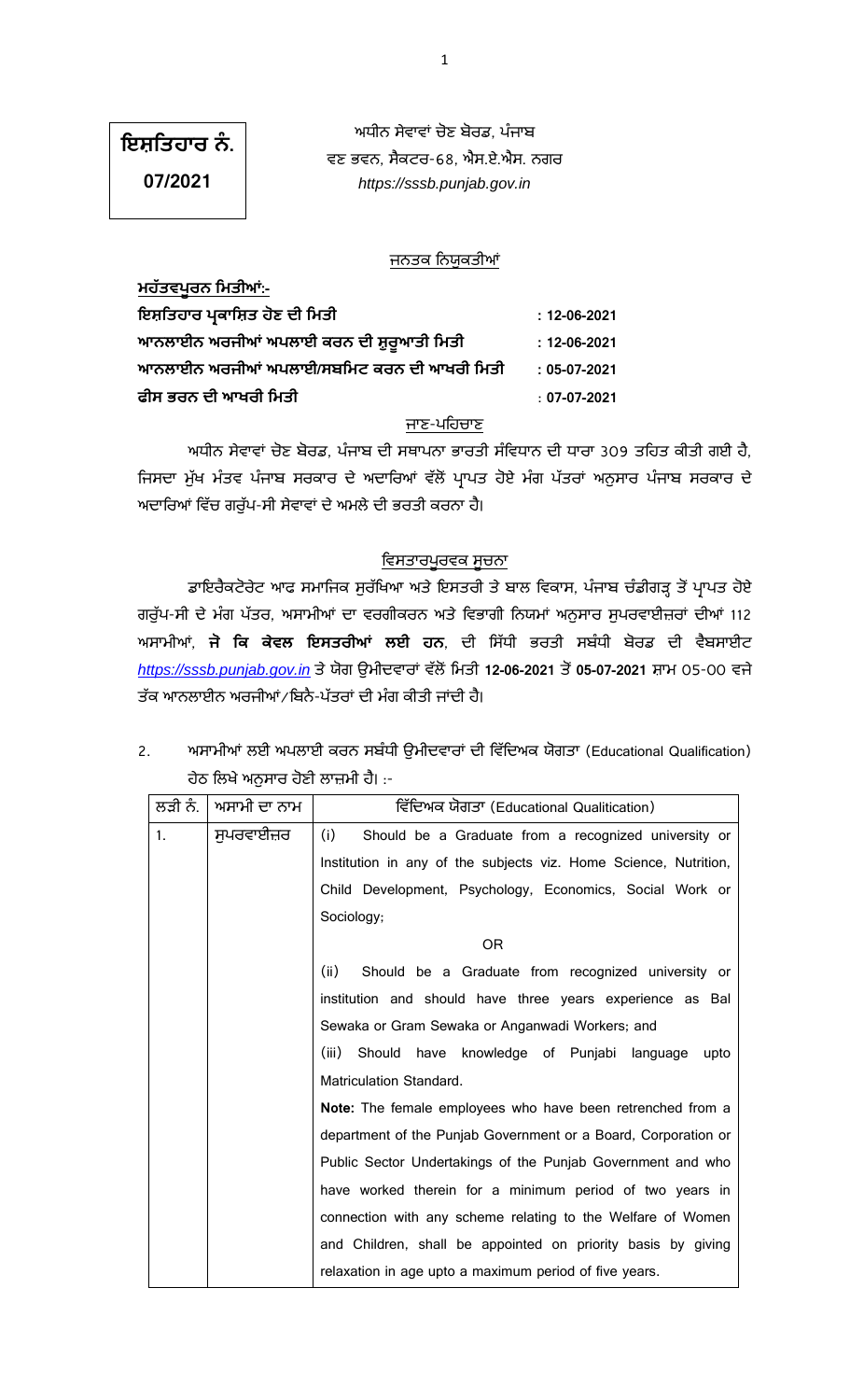- ਨੋਟ:- I. ਉੱਪਰ ਦਰਸਾਈਆਂ ਅਸਾਮੀਆਂ ਲਈ The Punjab Civil Services (General and Common Conditions of Service) Rules, 1994, ਦੇ ਨਿਯਮ 17 ਤਹਿਤ ਦਸਵੀਂ ਪੱਧਰ ਦੀ ਪੰਜਾਬੀ ਜਾਂ ਇਸ ਦੇ ਬਰਾਬਰ ਦੀ ਯੋਗਤਾ ਪਾਸ ਕੀਤੀ ਹੋਣੀ ਲਾਜ਼ਮੀ ਹੈ। ਇਸ ਨਿਯਮ ਦੀ ਇਬਾਰਤ ਹੇਠ ਅਨੁਸਾਰ <u>ਰੈ:-</u>
	- **"17.Knowledge of Punjabi Language-** No person shall be appointed to any post in any service by direct appointment unless he has passed Matriculation examination with Punjabi as one of the compulsory or elective subjects or any other equivalent examination in Punjabi language which may be specified by the Government from time to time."

## 3. ਅਸਾਮੀਆਂ ਦਾ ਤਨਖਾਹ ਸਕੇਲ ਹੇਠ ਦਰਸਾਏ ਅਨੁਸਾਰ ਹੈ:-

| ਲੜੀ            | ਅਸਾਮੀ ਦਾ ਨਾਮ | ਤਨਖਾਹ ਸਕੇਲ                                                  |
|----------------|--------------|-------------------------------------------------------------|
| ਨੰ.            |              |                                                             |
| 1 <sub>1</sub> | ਸਪਰਵਾਈਜ਼ਰ    | 1. ਵਿਭਾਗ ਤੋਂ ਪ੍ਰਾਪਤ ਪੱਤਰ ਨੰ.ਅ-4(ਸ)-2021/10701 ਮਿਤੀ          |
|                |              | 04.03.2021 ਦੇ ਸਨਮੁੱਖ ਮੁੱਢਲਾ ਤਨਖਾਹ ਸਕੇਲ ਪੇਅ ਮੈਟ੍ਰਿਕਸ         |
|                |              | 29200⁄- ਮਿਲਣਯੋਗ ਹੋਵੇਗਾ।                                     |
|                |              |                                                             |
|                |              | 2. ਮੁੱਢਲੀ ਤਨਖਾਹ ਅਤੇ ਹੋਰ ਭੱਤਿਆ ਸਬੰਧੀ ਪੰਜਾਬ ਸਰਕਾਰ, ਵਿੱਤ ਵਿਭਾਗ |
|                |              | (ਵਿੱਤ ਪ੍ਰਸੋਨਲ-1 ਸ਼ਾਖਾ) ਦਾ ਪੱਤਰ ਨੰ. 07/204/2012-4ਐਫ.ਪੀ.1/66  |
|                |              | ਮਿਤੀ 15.01.2015 ਅਤੇ ਇਸ ਸਬੰਧੀ ਸਮੇਂ-ਸਮੇਂ ਤੇ ਜਾਰੀ ਹੋਈਆਂ ਹੋਰ    |
|                |              | ਹਦਾਇਤਾਂ ਲਾਗੁ ਹੋਣਗੀਆਂ।                                       |
|                |              |                                                             |

## 4. ਅਸਾਮੀਆਂ ਦਾ ਵਰਗੀਕਰਨ ਹੇਠ ਲਿਖੇ ਅਨੁਸਾਰ ਹੈ:-

| Sr. | Category                                        | <b>Total Number of Vacancies</b><br>(Women Only) |
|-----|-------------------------------------------------|--------------------------------------------------|
| No. |                                                 |                                                  |
| 1.  | General                                         | 44                                               |
| 2.  | <b>EWS</b>                                      | 11                                               |
| 3.  | S.C. (M&B)                                      | 14                                               |
| 4.  | S.C. (R&O)                                      | 13                                               |
| 5.  | B.C.                                            | 08                                               |
| 6.  | <b>ESM General</b>                              | 05                                               |
| 7.  | ESM (SC-M&B)                                    | 01                                               |
| 8.  | ESM (BC)                                        | O <sub>1</sub>                                   |
| 9.  | Sports (General)                                | 04                                               |
| 10. | Sports (SC-M&B)                                 | 01                                               |
| 11. | Physical Handicapped (Ortho)                    | O <sub>3</sub>                                   |
| 12. | Physical<br>Handicapped<br>Hearing<br>impaired) | 02                                               |
| 13. | Freedom Fighter                                 | 05 (04 ਅਸਾਮੀਆਂ ਬੈਕਲਾਗ ਦੀਆਂ ਸ਼ਾਮਿਲ ਹਨ)            |
|     | <b>Total Number of Vacancies</b>                | 112                                              |

 **:**

1. ਡਾਇਰੈਕਟੋਰੇਟ ਆਫ ਸਮਾਜਿਕ ਸੁਰੱਖਿਆ ਅਤੇ ਇਸਤਰੀ ਤੇ ਬਾਲ ਵਿਕਾਸ, ਪੰਜਾਬ ਚੰਡੀਗੜ੍ਹ ਵੱਲੋਂ ਪ੍ਰਾਪਤ ਪੱਤਰ ਮਿਤੀ 17.03.2021 ਮੁਤਾਬਕ ਵਿਭਾਗੀ ਅਪੰਗਤਾ ਰਜਿਸਟਰ ਅਨੁਸਾਰ Physically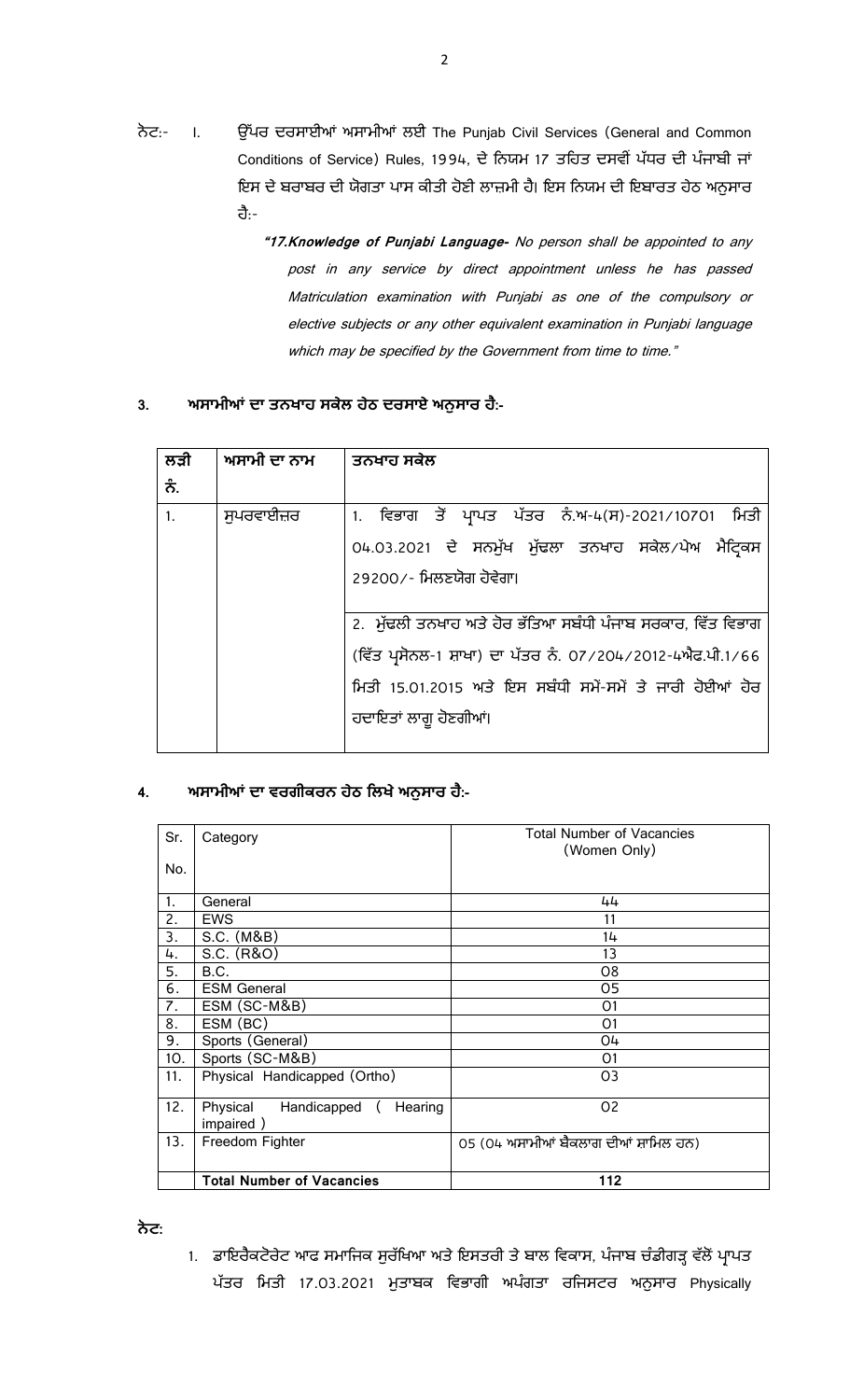Handicapped (Visual Impaired) ਅਤੇ Physcially Handicapped (Intellectual/Mental) ਦੀਆਂ ਅਸਾਮੀਆਂ Ortho ਅਤੇ Hearing Impaired ਕੈਟਾਗਰੀ ਵਿੱਚ ਹੀ ਭਰਤੀ ਕਰਨ ਦਾ ਉਪਬੰਧ ਹੈ।

2. ਉਪਰੋਕਤ ਰਾਖਵਾਂਕਰਨ ਅਤੇ ਸ਼੍ਰੇਣੀ ਵਾਈਜ ਵਰਗੀਕਰਨ ਵਿਭਾਗ ਵੱਲੋਂ ਪ੍ਰਾਪਤ ਹੋਏ ਮੰਗ ਪੱਤਰ ਵਿੱਚ ਦਰਸਾਏ ਵਰਗੀਕਰਨ ਅਨੁਸਾਰ ਹੈ। ਜੇਕਰ ਸਬੰਧਤ ਵਿਭਾਗ ਭਵਿੱਖ ਵਿੱਚ ਭਰਤੀ ਪ੍ਰਕਿਰਿਆ ਦੀ ਕਿਸੇ ਵੀ ਸਟੇਜ ਤੇ ਕਿਸੇ ਵੀ ਕਾਰਨ ਉਪਰੋਕਤ ਦਰਸਾਈਆਂ ਅਸਾਮੀਆਂ ਦੀ ਗਿਣਤੀ ਘਟਾਉਣ ਵਧਾਉਣ ਜਾਂ ਖਾਰਜ ਕਰਨ ਦਾ ਫੈਸਲਾ ਲੈਂਦਾ ਹੈ ਤਾਂ ਬੋਰਡ ਦੁਆਰਾ ਇਸ ਸਬੰਧੀ Corrigendum/notice ਜਾਰੀ ਕਰਦੇ ਹੋਏ ਭਰਤੀ ਵਿੱਚ ਸੋਧ ਕੀਤੀ ਜਾ ਸਕਦੀ ਹੈ। ਅਜਿਹੀ ਹਰ ਤਰ੍ਹਾਂ ਦੀ ਸੋਧ ਸਮੂਹ ਉਮੀਦਵਾਰਾਂ ਤੇ ਲਾਗੂ ਹੋਵੇਗੀ।

## **5**. **ਣ (Cateory Codes):**

ਇਹਨਾਂ ਅਸਾਮੀਆਂ ਦੇ ਸ਼੍ਰੇਣੀ ਕੋਡ ਹੇਠ ਲਿਖੇ ਅਨੁਸਾਰ ਹਨ। ਉਮੀਦਵਾਰਾਂ ਵੱਲੋਂ ਅਪਲਾਈ ਕਰਨ ਸਮੇਂ ਸ਼੍ਰੇਣੀ ਕੋਡ ਨੂੰ ਧਿਆਨ ਵਿੱਚ ਰੱਖਦੇ ਹੋਏ ਅਪਲਾਈ ਕੀਤਾ ਜਾਵੇ।

| Sr. No. | Category                                | Code |
|---------|-----------------------------------------|------|
| 1.      | General                                 | 101  |
| 2.      | <b>EWS (General)</b>                    | 102  |
| 3.      | S.C. (M & B)                            | 103  |
| 4.      | S.C. (R & O)                            | 104  |
| 5.      | B.C.                                    | 105  |
| 6.      | ESM Gen. (Self)                         | 106  |
| 7.      | ESM Gen. (Dependent)                    | 107  |
| 8.      | ESM S.C. (M & B) (Self)                 | 108  |
| 9.      | ESM S.C. (M & B) (Dependent)            | 109  |
| 10.     | ESM S.C. (R & O) (Self)                 | 110  |
| 11.     | ESM S.C. (R & O) (Dependent)            | 111  |
| 12.     | ESM B.C. (Self)                         | 112  |
| 13.     | ESM B.C. (Dependent)                    | 113  |
| 14.     | <b>Sports General</b>                   | 114  |
| 15.     | Sports S.C. (M & B)                     | 115  |
| 16.     | Sports S.C. (R & O)                     | 116  |
| 17.     | Physical Handicapped (Ortho)            | 117  |
| 18.     | Physical Handicapped (Hearing Impaired) | 119  |
| 19.     | Freedom Fighter                         | 121  |

| General                      | - ਆਮ ਵਰਗ,                                                                        |
|------------------------------|----------------------------------------------------------------------------------|
|                              |                                                                                  |
| EWS (Gen.)                   | -ਆਰਥਿਕ ਤੌਰ ਤੇ ਕਮਜ਼ੋਰ ਵਰਗ (ਆਮ),                                                   |
| S.C. (M&B)                   | -ਅਨੁਸੁਚਿਤ ਜਾਤੀ (ਮਜ਼ਬੀ ਤੇ ਬਾਲਮਿਕੀ),                                               |
| S.C. (R&O)                   | -ਅਨੁਸੁਚਿਤ ਜਾਤੀ (ਰਾਮਦਾਸੀਆ ਤੇ ਹੋਰ),                                                |
| B.C.                         | -ਪੱਛਣੀ ਸੇਣੀ,                                                                     |
| ESM Gen. (Self)              | -ਸਾਬਕਾ ਫੌਜੀ-ਆਮ ਵਰਗ (ਖ਼ਦ),                                                        |
| ESM Gen. (Dependent)         | -ਸਾਬਕਾ ਫੌਜੀ-ਆਮ ਵਰਗ (ਆਸ਼ਰਿਤ),                                                     |
| ESM {S.C(M&B)}(Self)         | -ਸਾਬਕਾ ਫੌਜੀ {ਅਨੁਸੁਚਿਤ ਜਾਤੀ (ਮਜ਼ਬੀ ਤੇ ਬਾਲਮਿਕੀ)}(ਖੁਦ),                             |
|                              | ESM {S.C(M&B)}(Dependent)-ਸਾਬਕਾ ਫੌਜੀ {ਅਨੁਸੁਚਿਤ ਜਾਤੀ (ਮਜ਼ਬੀ ਤੇ ਬਾਲਮਿਕੀ)}(ਆਸ਼ਰਿਤ), |
| $ESM \$ $(S.C(R&O)$ $(Self)$ | -ਸਾਬਕਾ ਫੌਜੀ {ਅਨੁਸੁਚਿਤ ਜਾਤੀ (ਰਾਮਦਾਸੀਆ ਤੇ ਹੋਰ)}(ਖੁਦ),                              |
|                              | ESM {S.C(R&O)}(Dependent)-ਸਾਬਕਾ ਫੌਜੀ {ਅਨੁਸੂਚਿਤ ਜਾਤੀ (ਰਾਮਦਾਸੀਆ ਤੇ ਹੋਰ)}(ਆਸ਼ਰਿਤ),  |
| ESM B.C. (Self)              | -ਸਾਬਕਾ ਫੌਜੀ- ਪੱਛੜੀ ਸ੍ਰੇਣੀ (ਖ਼ੁਦ),                                                |
| ESM B.C. (Dependent)         | -ਸਾਬਕਾ ਫੌਜੀ- ਪੱਛੜੀ ਸ੍ਰੇਣੀ (ਆਸ਼ਰਿਤ),                                              |
| Sports General               | -ਖਿਡਾਰੀ ਆਮ ਵਰਗ,                                                                  |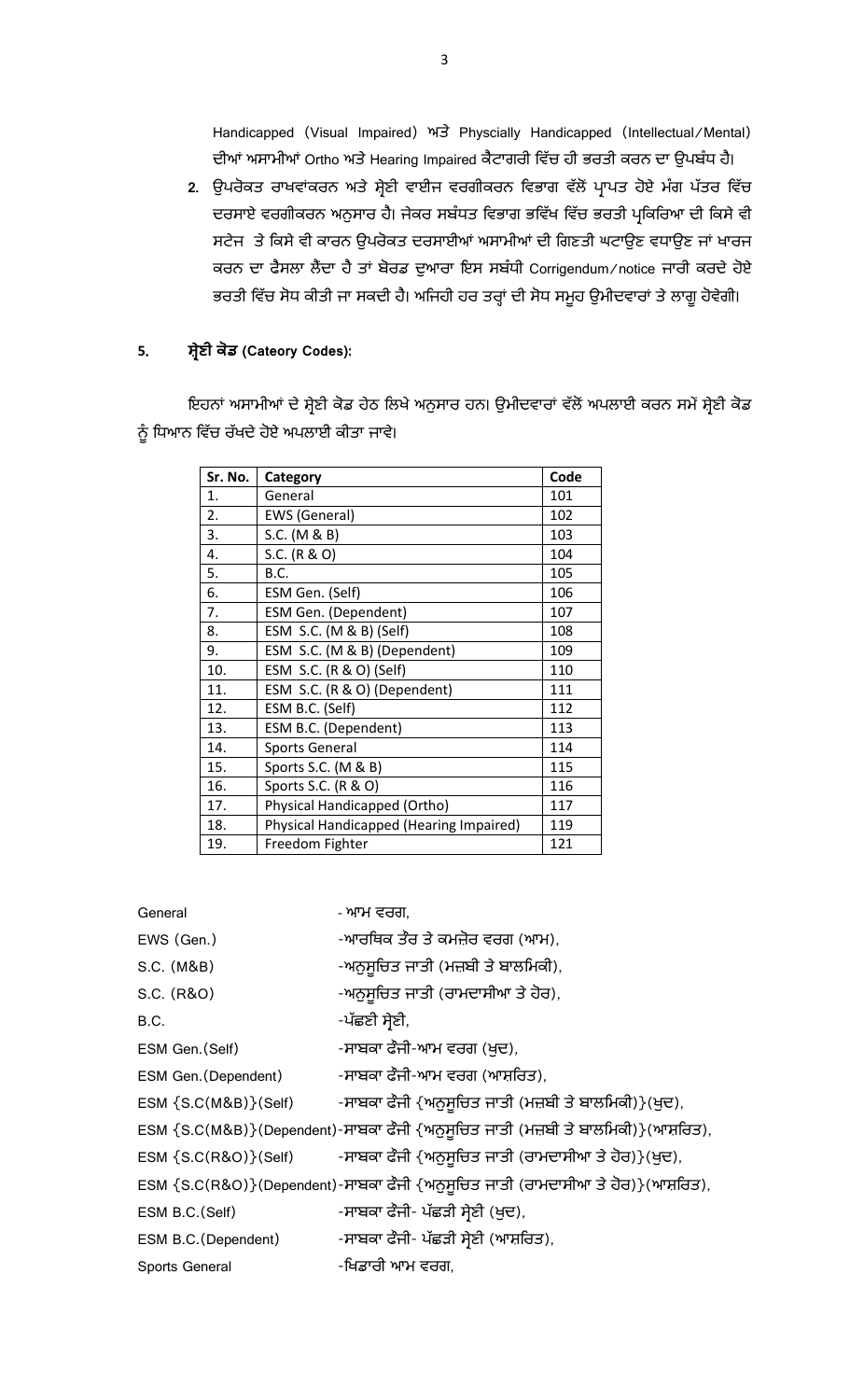| Sports {S.C. (M&B)}     | -ਖਿਡਾਰੀ {ਅਨੁਸੁਚਿਤ ਜਾਤੀ (ਮਜ਼ਬੀ ਤੇ ਬਾਲਮਿਕੀ)}, |
|-------------------------|---------------------------------------------|
| Sports {SC(R&O)}        | -ਖਿਡਾਰੀ {ਅਨੁਸੁਚਿਤ ਜਾਤੀ (ਰਾਮਦਾਸੀਆ ਤੇ ਹੋਰ)},  |
| P.H. (Ortho)            | -ਦਿਵਿਆਂਗਜਨ (ਆਰਥੋ),                          |
| P.H. (Hearing Impaired) | -ਦਿਵਿਆਂਗਜਨ (ਬੋਲੇ),                          |
| Freedom Fighter         | -ਸੁਤੰਤਰਤਾ ਸੰਗਰਾਮੀ।                          |

## 6. ਰਾਖਵਾਂਕਰਨ/Reservation ਸਬੰਧੀ ਮਹੱਤਵਪੂਰਨ ਹਦਾਇਤਾਂ:

- (i) ਉਮੀਦਵਾਰ ਸ਼੍ਰੇਣੀ ਅਤੇ ਇਸਦੇ ਕੋਡ ਦਾ ਧਿਆਨ ਰੱਖਦੇ ਹੋਏ ਆਨਲਾਈਨ ਫਾਰਮ ਧਿਆਨ ਨਾਲ ਭਰਨ ਕਿਉਂਕਿ ਕਿਸੇ ਵੀ ਸਟੇਜ ਤੇ ਸ਼੍ਰੇਣੀ ਅਤੇ ਸ਼੍ਰੇਣੀ-ਕੋਡ ਤਬਦੀਲ ਨਹੀਂ ਕੀਤਾ ਜਾ ਸਕੇਗਾ।
- (ii) ਸ਼੍ਰੇਣੀ ਕੋਡ ਉਕਤ ਦਰਸਾਈਆਂ ਅਸਾਮੀਆਂ ਦੇ ਅਨੁਸਾਰ ਹੀ ਭਰਿਆ ਜਾਵੇ। ਉਮੀਦਵਾਰ ਕਿਸੇ ਵੀ ਅਜਿਹੇ ਸ਼੍ਰੇਣੀ ਕੋਡ ਵਿਰੁੱਧ ਅਪਲਾਈ ਨਾ ਕਰਨ ਜਿਸ ਦੀ ਅਸਾਮੀ ਉਪਰ ਦਰਸਾਈ ਸਾਰਣੀ ਵਿੱਚ ਦਰਜ ਨਹੀਂ ਕੀਤੀ ਗਈ।
- (iii) ਰਾਖਵਾਂਕਰਨ ਦਾ ਲਾਭ ਕੇਵਲ ਪੰਜਾਬ ਦੇ ਵਸਨੀਕਾਂ ਨੂੰ ਹੀ ਮਿਲਣਯੋਗ ਹੋਵੇਗਾ, ਇਸ ਲਈ ਸ੍ਰੇਣੀ ਅਤੇ ਸ਼੍ਰੇਣੀ-ਕੋਡ ਭਰਨ ਸਮੇਂ ਉਮੀਦਵਾਰ ਇਸ ਗੱਲ ਦਾ ਧਿਆਨ ਰੱਖੇਗਾ। ਉਮੀਦਵਾਰ ਵੱਲੋਂ ਆਨਲਾਈਨ ਭਰੇ ਗਏ ਫਾਰਮ ਵਿੱਚ ਦਰਜ ਸ਼੍ਰੇਣੀ ਅਤੇ ਸ਼੍ਰੇਣੀ-ਕੋਡ ਦੇ ਆਧਾਰ ਤੇ ਹੀ ਉਸਦੀ ਪਾਤਰਤਾ ਨੂੰ ਵਿਚਾਰਿਆ ਜਾਵੇਗਾ।
- (iv) ਰਾਖਵਾਂਕਰਨ ਦਾ ਲਾਭ ਲੈਣ ਲਈ ਉਮੀਦਵਾਰ ਪੰਜਾਬ ਦਾ ਵਸਨੀਕ ਹੋਣ ਦਾ ਤਾਜ਼ਾ ਜਾਰੀ ਹੋਇਆ ਸਰਟੀਫਿਕੇਟ (Domicile Certificate) ਪੇਸ਼ ਕਰੇਗਾ। ਇਹ ਸਰਟੀਫਿਕੇਟ ਕੈਂਸਲਿੰਗ ਦੌਰਾਨ ਪੇਸ਼ ਕਰਨ ਸਮੇਂ ਕਿਸੇ ਵੀ ਸਥਿਤੀ ਵਿੱਚ 5 ਸਾਲ ਤੋਂ ਪੁਰਾਣਾ ਨਹੀਂ ਹੋਣਾ ਚਾਹੀਦਾ।
- (v) ਅਨੁਸੂਚਿਤ ਜਾਤੀ/ਪੱਛੜੀ ਸ਼੍ਰੇਣੀ/ਸਾਬਕਾ ਫੌਜੀਆਂ/ਆਰਥਿਕ ਤੌਰ ਤੇ ਕਮਜ਼ੋਰ ਵਰਗ ਦਾ ਸਰਟੀਫਿਕੇਟ ਪੰਜਾਬ ਸਰਕਾਰ ਦੀਆਂ ਪ੍ਰਚੱਲਿਤ ਹਦਾਇਤਾਂ ਅਨੁਸਾਰ ਹੋਣਾ ਲਾਜ਼ਮੀ ਹੈ।
- (vi) ਉਮੀਦਵਾਰ ਕਾਊਂਸਲਿੰਗ ਸਮੇਂ ਅਤੇ ਹੋਰ ਕਿਸੇ ਵੀ ਸਟੇਜ ਤੇ ਬੋਰਡ ਦੀ ਮੰਗ ਅਨੁਸਾਰ ਆਪਣੀ ਸ਼੍ਰੇਣੀ ਨਾਲ ਸਬੰਧਤ ਹਰ ਤਰ੍ਹਾਂ ਦਾ ਪੁਖਤਾ (Valid) ਸਰਟੀਫਿਕੇਟ ਸਬੂਤ ਵੱਜੋਂ ਪੇਸ਼ ਕਰੇਗਾ। ਕਾਉਂਸਲਿੰਗ ਸਮੇਂ ਕਿਸੇ ਵੀ ਲੋੜੀਂਦੇ ਦਸਤਾਵੇਜ ਦੀ ਅਣਹੋਂਦ ਵਿੱਚ ਉਮੀਦਵਾਰ ਨੂੰ ਉਪਰੋਕਤ ਅਸਾਮੀਆਂ ਲਈ ਨਹੀਂ ਵਿਚਾਰਿਆ ਜਾਵੇਗਾ ਅਤੇ ਮੈਰਿਟ ਲਿਸਟ ਵਿੱਚ ਮੌਜੂਦ ਅਗਲੇ ਯੋਗ ਉਮੀਦਵਾਰ ਨੂੰ ਵਿਚਾਰਦੇ ਹੋਏ ਉਸਦਾ ਨਾਮ ਸਬੰਧਤ ਵਿਭਾਗ ਨੂੰ ਸਿਫਾਰਸ਼ ਕਰ ਦਿੱਤਾ ਜਾਵੇਗਾ।
- (vii) ਜੇਕਰ ਕੋਈ ਉਮੀਦਵਾਰ ਉਕਤ ਅਸਾਮੀਆਂ ਲਈ ਅਜਿਹੀ ਸ਼੍ਰੇਣੀ / ਸ਼੍ਰੇਣੀ ਕੋਡ ਦੇ ਵਿਰੁੱਧ ਅਪਲਾਈ ਕਰਦਾ ਹੈ, ਜਿਸਦੀ ਕੋਈ ਅਸਾਮੀ ਇਸ਼ਤਿਹਾਰ ਵਿੱਚ ਸ਼ਾਮਿਲ ਨਾ ਕੀਤੀ ਹੋਵੇ, ਉਸ ਸਥਿਤੀ ਵਿੱਚ ਅਜਿਹੇ ਪ੍ਰਾਰਥੀ ਦੀ ਉਮੀਦਵਾਰਤਾ ਮੁੱਢ ਤੋਂ ਹੀ ਰੱਦ ਮੰਨੀ ਜਾਵੇਗੀ।
- **ਨੇਟ:-** (i) ESM Gen. ਅਤੇ ESM SC ਦੀਆਂ ਅਸਾਮੀਆਂ ESM (Self) ਉਮੀਦਵਾਰਾਂ ਵਿੱਚੋਂ ਹੀ ਭਰੀਆਂ ਜਾਣਗੀਆਂ। ESM (Self) ਉਮੀਦਵਾਰ ਉਪਲੱਬਧ ਨਾ ਹੋਣ ਦੀ ਸਥਿਤੀ ਵਿੱਚ ਹੀ ਇਹ ਅਸਾਮੀਆਂ ESM (Dependent) ਉਮੀਦਵਾਰਾਂ ਵਿੱਚੋਂ ਭਰੀਆਂ ਜਾਣਗੀਆਂ।
	- (ii) ਪੰਜਾਬ ਸਰਕਾਰ, ਰੱਖਿਆ ਸੇਵਾਵਾਂ ਭਲਾਈ ਵਿਭਾਗ ਦੇ ਨੋਟੀਫਿਕੇਸ਼ਨ ਮਿਤੀ 08.05.2020 ਮੁਤਾਬਿਕ ਜੇਕਰ ਕਿਸੇ ਅਸਾਮੀ ਵਿਰੁੱਧ ਸਾਬਕਾ ਫੌਜੀ ਖੁਦ ਜਾਂ ਸਾਬਕਾ ਫੌਜੀ ਆਸ਼ਰਿਤ ਉਮੀਦਵਾਰ ਉਪਲੱਬਧ ਨਹੀਂ ਹੁੰਦਾ ਤਾਂ ਇਹ ਅਸਾਮੀ ਹੇਠ ਲਿਖੇ ਨਿਯਮ ਅਨੁਸਾਰ ਭਰੀ ਜਾਣੀ ਹੈ:-

In the Punjab Recruitment of Ex-Servicemen Rules, 1982, in rule 4, in sub-rule (1), for the existing third proviso, the following proviso shall be substituted, namely:-

"Provided further that when an ex-serviceman is not available for the recruitment against a reserved vacancy and further no wife or dependent child of an Exserviceman is available for recruitment against a reserved vacancy, such a vacancy shall be reserved to be filled in by recruitment of the grand child of a Gallantry Award Winner, in case the benefit of reservation has not been availed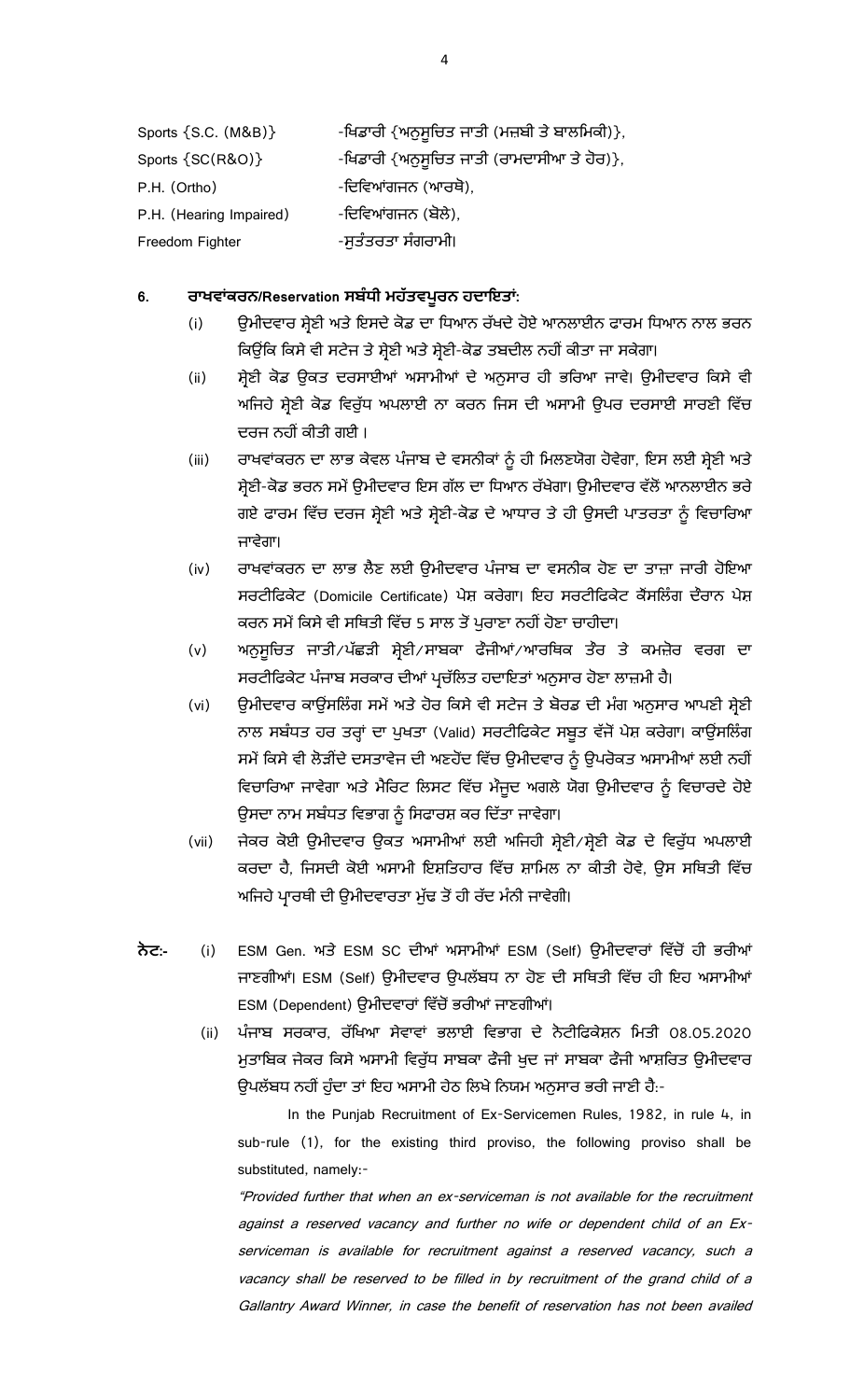for by any of the children or dependents of such winner or by the winner himself subject to the conditions specified in the second proviso."

## **7. ਉ :-**

ਉਪਰੋਕਤ ਅਸਾਮੀਆਂ ਲਈ ਉਮੀਦਵਾਰਾਂ ਦੀ ਉਮਰ ਸੀਮਾ ਪੰਜਾਬ ਸਰਕਾਰ ਦੀਆਂ ਹਦਾਇਤਾਂ ਅਨੁਸਾਰ ਮਿਤੀ 01.01.2021 ਨੂੰ ਹੇਠ ਅਨੁਸਾਰ ਹੋਣੀ ਚਾਹੀਦੀ ਹੈ:-

- (i) ਜਨਰਲ ਸ਼੍ਰੇਣੀ ਦੇ ਉਮੀਦਵਾਰ ਦੀ ਉਮਰ 18 ਸਾਲ ਤੋਂ ਘੱਟ ਅਤੇ 37 ਸਾਲ ਤੋਂ ਵੱਧ ਨਹੀਂ ਹੋਣੀ ਚਾਹੀਦੀ।
- (ii) ਪੰਜਾਬ ਰਾਜ ਦੇ ਅਨੁਸੂਚਿਤ ਜਾਤੀ ਅਤੇ ਪੱਛੜੀ ਸ਼੍ਰੇਣੀ ਦੇ ਵਸਨੀਕ ਉਮੀਦਵਾਰਾਂ ਦੀ ਵੱਧ ਤੋਂ ਵੱਧ ਉਮਰ ਦੀ ੳਪਰਲੀ ਸੀਮਾ 42 ਸਾਲ ਹੋਵੇਗੀ।
- (iii) ਰਾਜ ਅਤੇ ਕੇਂਦਰੀ ਸਰਕਾਰ ਦੇ ਕਰਮਚਾਰੀਆਂ ਲਈ ਉਮਰ ਦੀ ਉਪਰਲੀ ਸੀਮਾ ਵਿੱਚ ਛੋਟ ਦਿੰਦੇ ਹੋਏ ਵੱਧ ਤੋਂ ਵੱਧ ਉਮਰ ਸੀਮਾ 45 ਸਾਲ ਹੋਵੇਗੀ।
- (iv) ਪੰਜਾਬ ਦੇ ਵਸਨੀਕ ਸਾਬਕਾ ਫੌਜੀਆਂ ਦੇ ਕੇਸ ਵਿੱਚ ਉਮਰ ਦੀ ਉਪਰਲੀ ਸੀਮਾ Punjab Recruitment of Ex-Servicemen Rules, 1982 ਵਿੱਚ ਸਮੇਂ-ਸਮੇਂ ਹੋਈਆਂ ਸੋਧਾਂ ਅਨੁਸਾਰ ਹੋਵੇਗੀ। ਇਹ ਉਮਰ ਦੀ ਉਪਰਲੀ ਸੀਮਾ ਉਨ੍ਹਾਂ ਦੀ ਫੌਜ ਵਿੱਚ ਕੀਤੀ ਸੇਵਾ ਦਾ ਸਮਾਂ ਉਨ੍ਹਾਂ ਦੀ ਉਮਰ ਵਿੱਚੋਂ ਘਟਾਉਣ ਤੋਂ ਬਾਅਦ ਬਾਕੀ ਬਚੀ ਉਮਰ, ਜੇਕਰ ਸੇਵਾ ਰੁਲਾਂ ਅਨੁਸਾਰ ਅਸਾਮੀ ਦੀ ਉਮਰ ਦੀ ਉਪਰਲੀ ਸੀਮਾ ਤੋਂ 3 ਸਾਲ ਤੋਂ ਵੱਧ ਨਹੀਂ ਹੋਵੇਗੀ ਤਾਂ ਮੰਨਿਆ ਜਾਵੇਗਾ ਕਿ ਉਹ ਉਮਰ ਦੀ ਉਪਰਲੀ ਸੀਮਾ ਦੀਆਂ ਸ਼ਰਤਾਂ ਪੁਰੀਆਂ ਕਰਦਾ ਹੈ।
- (v) ਪੰਜਾਬ ਦੇ ਵਸਨੀਕ ਦਿਵਿਆਂਗ ਉਮੀਦਵਾਰਾਂ ਲਈ ਉਮਰ ਦੀ ਉਪਰਲੀ ਸੀਮਾ ਵਿੱਚ 10 ਸਾਲ ਦੀ ਛੋਟ ਦਿੰਦੇ ਹੋਏ ਵੱਧ ਤੋਂ ਵੱਧ ਉਮਰ ਸੀਮਾ 47 ਸਾਲ ਹੋਵੇਗੀ।
- (vi) The upper age limit for widows, divorcees and certain other categories of married women as per instructions issued by the Government of Punjab vide letter No. 1/50/83-5PP(1368)/3454 dated 23.04.1984 will be relaxed up to 40 years.
- (vii) ਪੰਜਾਬ ਸਰਕਾਰ ਦੇ ਪੱਤਰ ਨੰ. 9/56/2020-5ਪੀ.ਪੀ.1/33 ਮਿਤੀ 12.01.2021 ਰਾਹੀਂ ਪੰਜਾਬ ਸਰਕਾਰ ਅਧੀਨ ਠੇਕੇ ਦੇ ਅਧਾਰ ਤੇ ਕੰਮ ਕਰ ਰਹੇ ਵੱਖ-ਵੱਖ ਕੈਟਾਗਰੀਆਂ ਦੇ ਕਰਮਚਾਰੀਆਂ ਨੂੰ ਇਸ ਪੱਤਰ ਵਿੱਚ ਦਰਜ ਸ਼ਰਤਾਂ ਪੁਰੀਆਂ ਕਰਨ ਦੀ ਸੁਰਤ ਵਿੱਚ ਹੀ ਇਸ ਭਰਤੀ ਲਈ ਦਿੱਤੀ ਗਈ ਉਮਰ ਦੀ ਉਪਰਲੀ ਸੀਮਾ ਵਿੱਚ ਬਣਦੀ ਛੋਟ ਦਾ ਲਾਭ ਮਿਲੇਗਾ।

## ਨੇਟ:- ਰਾਜ ਅਤੇ ਕੇਂਦਰੀ ਸਰਕਾਰ ਦੇ ਕਰਮਚਾਰੀਆਂ ਨੂੰ ਉਮਰ ਸੀਮਾ ਵਿੱਚ ਛੋਟ ਲੈਣ ਲਈ ਆਪਣੇ ਵਿਭਾਗ ਤੋਂ <code>NOC</code> ਲੈ ਕੇ ਕਾਉਂਸਲਿੰਗ ਸਮੇਂ ਪੇਸ਼ ਕਰਨਾ ਪਵੇਗਾ।

## 8. **:**

| ਆਮ ਵਰਗ (General Category) / ਸੁਤੰਤਰਤਾ ਸੰਗਰਾਮੀ (Freedom Fighter) / | 1000/-ਰਪਏ |
|------------------------------------------------------------------|-----------|
| ਖਿਡਾਰੀ (Sports)                                                  |           |
| ਐਸ.ਸੀ.(S.C)/ਬੀ.ਸੀ.(BC)/ਆਰਥਿਕ ਤੌਰ ਤੇ ਕਮਜ਼ੋਰ ਵਰਗ (EWS)             | 250⁄-ਰਪਏ  |
| ਸਾਬਕਾ ਫੌਜੀ ਅਤੇ ਆਸ਼ਰਿਤ (Ex-Servicemen & Dependent)                | 200/-ਰੁਪਏ |
| ਦਿਵਿਆਂਗ (Physical Handicapped)                                   | 500⁄-ਰੁਪਏ |

## ਨੇਟ:- ਉਮੀਦਵਾਰਾਂ ਦੁਆਰਾ ਅਦਾ ਕੀਤੀ ਫੀਸ ਕਿਸੇ ਵੀ ਸਥਿਤੀ ਵਿੱਚ ਵਾਪਸ ਨਹੀਂ ਕੀਤੀ ਜਾਵੇਗੀ।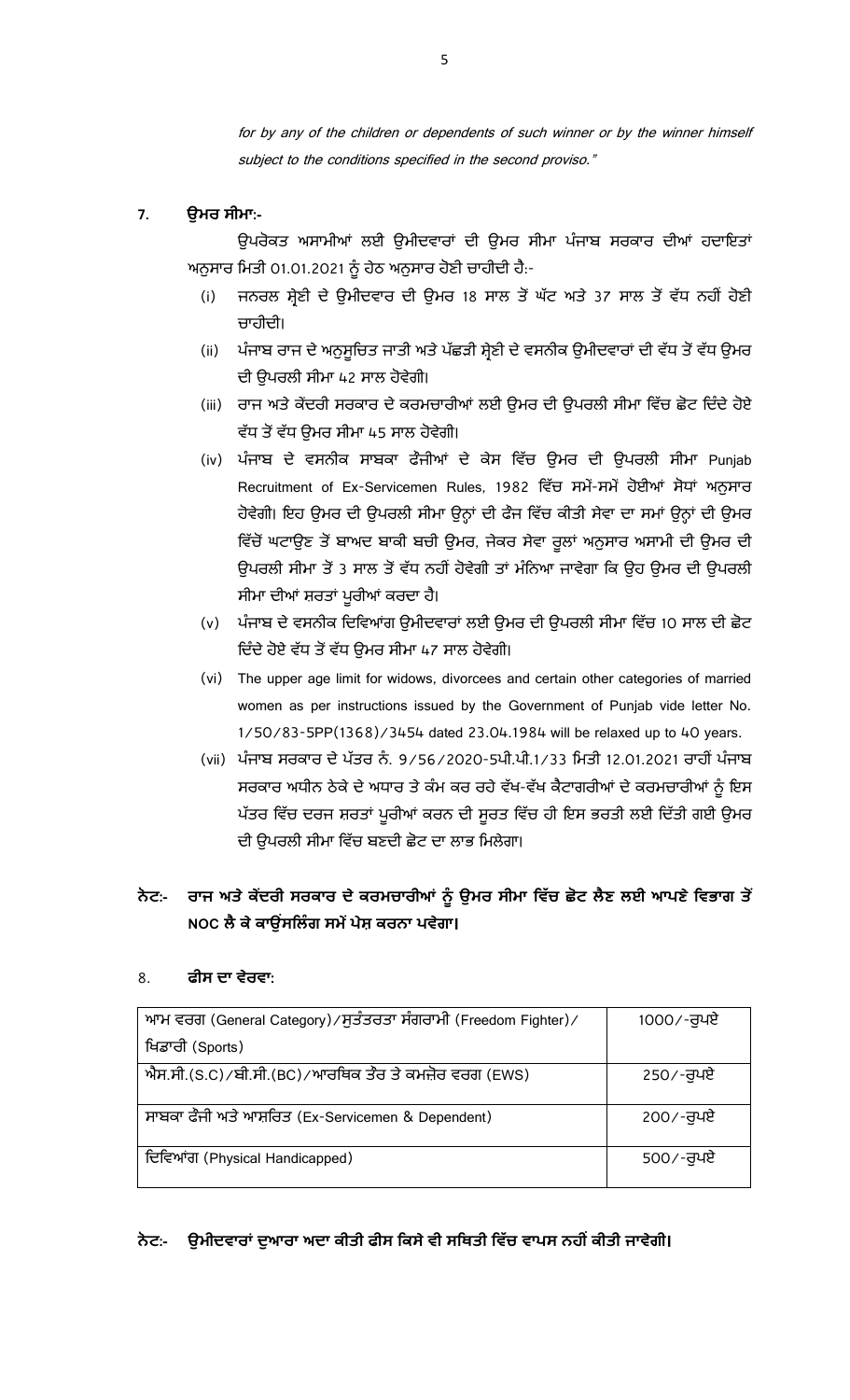## 9. **ਣ :**

- (i) ਪ੍ਰਕਾਸ਼ਿਤ ਕੀਤੀਆਂ ਅਸਾਮੀਆਂ ਲਈ ਸਫਲਤਾਪੁਰਵ ਬਿਨੈ ਕਰਨ ਵਾਲੇ ਉਮੀਦਵਾਰਾਂ ਦੀ Objective type {Multiple Choice Question (MCQ)} ਲਿਖਤੀ ਪ੍ਰੀਖਿਆ ਲਈ ਜਾਵੇਗੀ।
- (ii) ਯੋਗ ਉਮੀਦਵਾਰਾਂ ਦੀ ਚੋਣ ਕਰਨ ਲਈ ਲਿਖਤੀ ਪ੍ਰੀਖਿਆ ਵਿੱਚੋਂ ਪ੍ਰਾਪਤ ਅੰਕਾਂ ਦੇ ਆਧਾਰ ਤੇ ਹੀ ਸਾਂਝੀ ਮੈਰਿਟ ਸੂਚੀ (Common Merit List) ਤਿਆਰ ਕੀਤੀ ਜਾਵੇਗੀ।
- (iii) ਉਪਰੋਕਤ ਦਰਸਾਈਆਂ ਅਸਾਮੀਆਂ ਵਾਸਤੇ ਵਿਚਾਰੇ ਜਾਣ ਲਈ ਹਰ ਸ਼੍ਰੇਣੀ ਦੇ ਉਮੀਦਵਾਰ ਲਈ Objective type (MCQ) ਲਿਖਤੀ ਪ੍ਰੀਖਿਆ ਵਿੱਚੋਂ ਘੱਟ ਤੋਂ ਘੱਟ 40% (40 ਪ੍ਰਤੀਸ਼ਤ) ਅੰਕ ਪ੍ਰਾਪਤ ਕਰਨੇ ਜ਼ਰੂਰੀ ਹਨ। Objective type ਲਿਖਤੀ ਪ੍ਰੀਖਿਆ ਵਿੱਚ 40% (40 ਪ੍ਰਤੀਸ਼ਤ) ਅੰਕਾਂ ਤੋਂ ਘੱਟ ਅੰਕ ਪ੍ਰਾਪਤ ਕਰਨ ਵਾਲੇ ਉਮੀਦਵਾਰ ਨੂੰ ਅਯੋਗ∕ਫੇਲ ਕਰਾਰ ਦਿੰਦੇ ਹੋਏ ਉਪਰੋਕਤ ਅਸਾਮੀਆਂ ਲਈ ਚੋਣ ਵਾਸਤੇ ਕਿਸੇ ਵੀ ਸਥਿਤੀ ਵਿੱਚ ਵਿਚਾਰਿਆ ਨਹੀਂ ਜਾਵੇਗਾ।
- (iv) ਲਿਖਤੀ ਪ੍ਰੀਖਿਆ ਵਿੱਚ ਜੇਕਰ ਮੈਰਿਟ ਦੀ ਬਰਾਬਰਤਾ ਸਬੰਧੀ ਕੋਈ ਮਾਮਲਾ ਸਾਹਮਣੇ ਆਉਂਦਾ ਹੈ ਤਾਂ ਇਸ ਸਬੰਧੀ ਬਰਾਬਰ ਅੰਕ ਹਾਸਿਲ ਉਮੀਦਵਾਰਾਂ ਦੀ ਜਨਮ ਮਿਤੀ ਨੂੰ ਵਿਚਾਰਿਆ ਜਾਵੇਗਾ ਅਤੇ ਵੱਧ ਉਮਰ ਵਾਲੇ ਉਮੀਦਵਾਰ ਦੀ ਮੈਰਿਟ ਉਪਰ ਮੰਨੀ ਜਾਵੇਗੀ। ਜੇਕਰ ਬਰਾਬਰ ਮੈਰਿਟ ਹਾਸਿਲ ਉਮੀਦਵਾਰਾਂ ਦੀ ਜਨਮ ਮਿਤੀ ਮੁਤਾਬਿਕ ਉਮਰ ਵਿੱਚ ਵੀ ਬਰਾਬਰਤਾ ਪਾਈ ਜਾਂਦੀ ਹੈ ਤਾਂ ਇਸ ਸਬੰਧੀ ਉਮੀਦਵਾਰ ਦੀ ਮੰਗੀ ਵਿੱਦਿਅਕ ਯੋਗਤਾ ਦੀ ਪ੍ਰਤੀਸ਼ਤਤਾ ਨੂੰ ਵਿਚਾਰਦੇ ਹੋਏ ਵੱਧ ਅੰਕ ਹਾਸਿਲ ਕਰਨ ਵਾਲੇ ਉਮੀਦਵਾਰ ਦੀ ਮੈਰਿਟ ਉਪਰ ਮੰਨੀ ਜਾਵੇਗੀ ਅਤੇ ਜੇਕਰ ਉਪਰੋਕਤ ਦੋਵੇ ਸਥਿਤੀਆਂ ਵਿੱਚ ਵੀ ਅੰਕਾਂ ਦੀ ਬਰਾਬਰਤਾ ਦਾ ਵਿਵਾਦ ਨਹੀਂ ਸੁਲਝਦਾ ਤਾਂ ਅੰਤ ਵਿੱਚ ਮੈਟਿਕ ਦੇ ਅੰਕਾਂ ਨੂੰ ਵਿਚਾਰਦੇ ਹੋਏ ਮੈਟ੍ਰਿਕ ਵਿੱਚ ਵੱਧ ਅੰਕ ਹਾਸਿਲ ਕਰਨ ਵਾਲੇ ਉਮੀਦਵਾਰ ਦੀ ਮੈਰਿਟ ਉਪਰ ਮੰਨੀ ਜਾਵੇਗੀ।
- (v) Objective type (MCQ) ਲਿਖਤੀ ਪ੍ਰੀਖਿਆ ਦੀ ਮੈਰਿਟ ਦੇ ਆਧਾਰ ਤੇ ਹੀ ਅਸਾਮੀਆਂ ਦਾ 3 ਗੁਣਾ ਜਾਂ ਬੋਰਡ ਵੱਲੋਂ ਲਏ ਗਏ ਫੈਸਲੇ ਅਨੁਸਾਰ ਉਮੀਦਵਾਰ ਨੂੰ ਹਰ ਤਰ੍ਹਾਂ ਦੇ ਦਸਤਾਵੇਜਾਂ ਦੀ ਪੜਤਾਲ/ਵੈਰੀਫਿਕੇਸ਼ਨ ਕਰਨ ਲਈ ਕਾਊਂਸਲਿੰਗ ਲਈ ਬੁਲਾਇਆ ਜਾਵੇਗਾ। ਕਾਊਂਸਲਿੰਗ ਉਪਰੰਤ ਮੁਕੰਮਲ ਤੌਰ ਤੇ ਸਫਲ/ਯੋਗ ਪਾਏ ਗਏ ਉਮੀਦਵਾਰਾਂ ਦੇ ਨਾਮ, ਅਸਾਮੀਆਂ ਦੀ ਉਸ ਸਮੇਂ ਦੀ ਮੌਜੂਦਾ ਗਿਣਤੀ (ਜੋ ਕਿ ਸਬੰਧਤ ਵਿਭਾਗ ਦੇ ਹੁਕਮਾਂ∕ਹਦਾਇਤਾਂ ਅਨੁਸਾਰ ਭਰਤੀ ਪ੍ਰਕੀਰਿਆ ਦੌਰਾਨ ਕਿਸੇ ਵੀ ਸਮੇਂ ਘਟਾਈ ਜਾਂ ਵਧਾਈ ਜਾ ਸਕਦੀ ਹੈ) ਅਨੁਸਾਰ ਸਬੰਧਤ ਵਿਭਾਗ ਨੂੰ ਸਿਫਾਰਸ਼ ਕੀਤੇ ਜਾਣਗੇ।
- (vi) ਕਾਉਂਸਲਿੰਗ ਲਈ ਬੁਲਾਏ ਗਏ ਉਮੀਦਵਾਰਾਂ ਨੂੰ ਉਨ੍ਹਾਂ ਦੀ ਯੋਗਤਾ/ਪਾਤਰਤਾ ਤੇ ਆਧਾਰ ਤੇ ਬਿਨੈ ਕਰਨ ਵਾਲੀ ਸ਼੍ਰੇਣੀ/ਅਸਾਮੀ ਕੋਡ ਵਿੱਚ ਹੀ ਵਿਚਾਰਿਆ ਜਾਵੇਗਾ।

## 10. Objective type (MCQ) ਲਿਖਤੀ ਪ੍ਰੀਖਿਆ:

ਹਰ ਪੱਖੋਂ ਮੁਕੰਮਲ ਆਨਲਾਈਨ ਪ੍ਰਤੀਬੇਨਤੀਆਂ ਪ੍ਰਾਪਤ ਹੋਣ ਤੋਂ ਬਾਅਦ ਉਮੀਦਵਾਰਾਂ ਨੂੰ ਲਿਖਤੀ ਪ੍ਰੀਖਿਆ ਲਈ ਬੋਰਡ ਦੀ ਵੈੱਬਸਾਈਟ ਤੇ ਹੀ Online Admit Card ਜਾਰੀ ਕੀਤੇ ਜਾਣਗੇ। ਲਿਖਤੀ ਪ੍ਰੀਖਿਆ ਦਾ ਸੰਭਾਵਤ ਸਿਲੇਬਸ ਅਤੇ ਪੈਟਰਨ (Pattern) ਬਾਅਦ ਵਿੱਚ ਬੋਰਡ ਦੀ ਵੈਬਸਾਈਟ ਤੇ ਅਪਲੋਡ ਕੀਤਾ ਜਾਵੇਗਾ। ਇਸ ਸਬੰਧੀ ਉਮੀਦਵਾਰ ਲਗਾਤਾਰ ਬੋਰਡ ਦੀ ਵੈੱਬਸਾਈਟ ਚੈੱਕ ਕਰਦੇ ਰਹਿਣ। Objective type ਲਿਖਤੀ ਪ੍ਰੀਖਿਆ ਸਬੰਧੀ ਹਰ ਤਰ੍ਹਾਂ ਦੀ ਜਾਣਕਾਰੀ ਜਿਵੇਂ ਕਿ ਪ੍ਰੀਖਿਆ ਦੀ ਮਿਤੀ ਅਤੇ ਪ੍ਰੀਖਿਆ ਕੇਂਦਰ ਆਦਿ ਸਿਰਫ ਬੋਰਡ ਦੀ ਵੈੱਬਸਾਈਟ [https://sssb.punjab.gov.in](https://sssb.punjab.gov.in/) ਤੇ ਹੀ ਅਪਲੋਡ (upload) ਕੀਤੇ ਜਾਣਗੇ। ਇਸ ਕਰਕੇ ਉਮੀਦਵਾਰਾਂ ਵਲੋਂ (Latest updates) ਲਈ ਬੋਰਡ ਦੀ ਵੈੱਬਸਾਈਟ ਲਾਜ਼ਮੀ ਤੌਰ ਤੇ ਚੈੱਕ ਕਰਦੇ ਰਹਿਣਾ ਹੋਵੇਗਾ। ਕਿਸੇ ਵੀ ਉਮੀਦਵਾਰ ਨਾਲ ਵਿਅਕਤੀਗਤ ਤੌਰ ਤੇ ਪੱਤਰ-ਵਿਹਾਰ ਨਹੀਂ ਕੀਤਾ ਜਾਵੇਗਾ।

## **11. :**

(i) ਉਮੀਦਵਾਰ ਬੋਰਡ ਦੀ ਵੈੱਬਸਾਈਟ https://sssb.punjab.gov.in ਤੇ ਮੁਹੱਈਆ ਲਿੰਕ ਤੇ ਕਲਿਕ ਕਰਕੇ ਮਿਤੀ 12-06-2021 ਤੋਂ 05-07-2021 ਸ਼ਾਮ 5.00 ਵਜੇ ਤੱਕ ਕੇਵਲ ਆਨਲਾਈਨ ਹੀ ਅਪਲਾਈ ਕਰ ਸਕਦੇ ਹਨ। ਹੋਰ ਕਿਸੇ ਵੀ ਵਿਧੀ ਰਾਹੀਂ ਭੇਜੀ ਗਈ ਅਰਜ਼ੀ ਰੱਦ ਸਮਝੀ ਜਾਵੇਗੀ।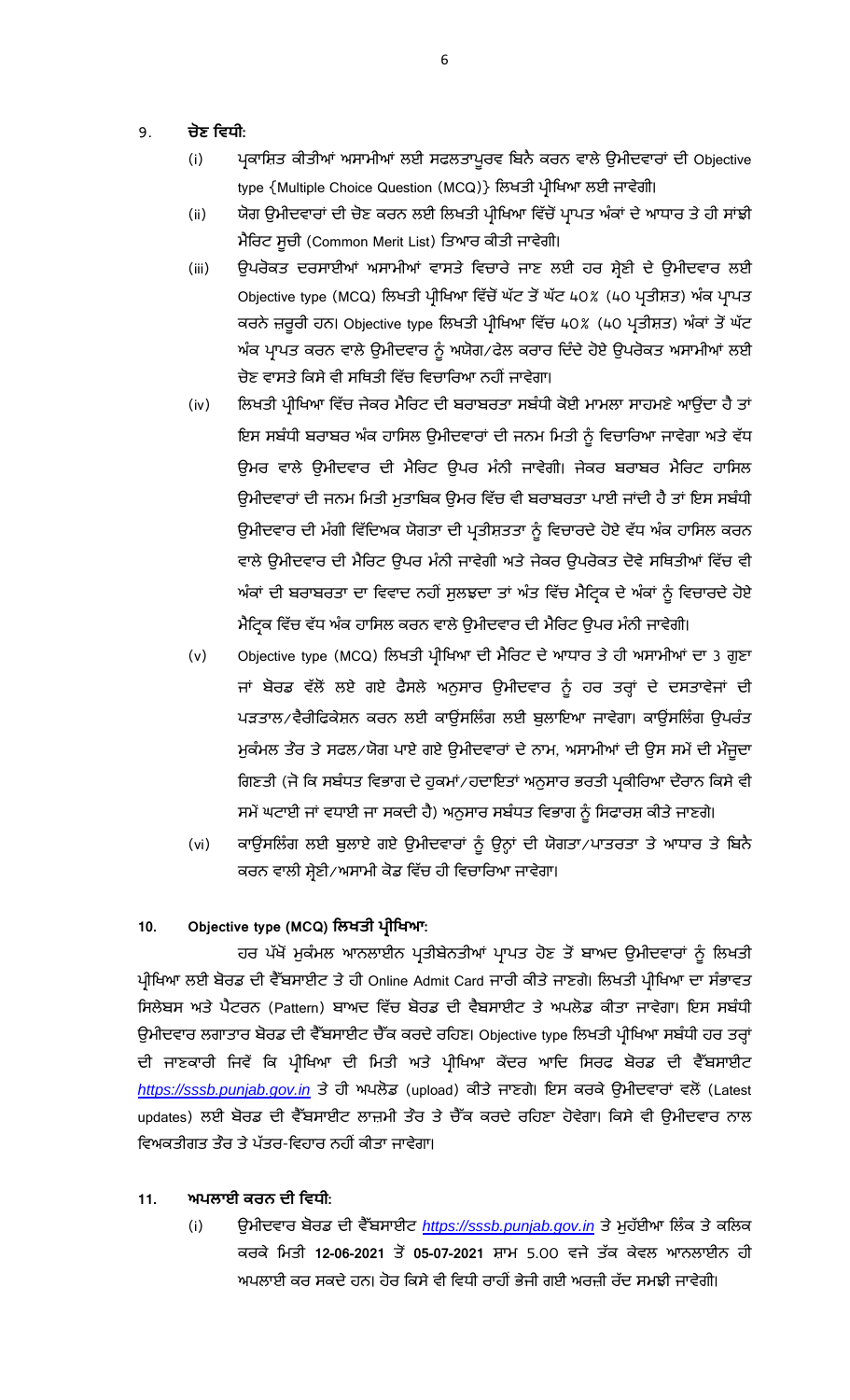- (ii) ਉਮੀਦਵਾਰ ਆਨਲਾਈਨ ਅਪਲਾਈ ਕਰਦੇ ਸਮੇਂ ਬੋਰਡ ਦੀ ਵੈੱਬਸਾਈਟ ਤੇ ਉਪਲਬਧ ਲਿੰਕ ਤੇ ਕਲਿੱਕ ਕਰਨ ਉਪਰੰਤ 'New Candidate Registration' ਤੇ ਕਲਿੱਕ ਕਰਨਗੇ, ਫਿਰ ਸਭ ਤੋਂ ਪਹਿਲਾਂ ਅਪਲਾਈ ਕਰਨ ਦੀਆਂ ਹਦਾਇਤਾਂ ਨੂੰ ਧਿਆਨਪੁਰਵਕ ਪੜ੍ਹਦੇ ਹੋਏ ਆਪਣੀ ਨਿੱਜੀ ਡਿਟੇਲ ਭਰਕੇ Save ਕਰਨਗੇ, ਜਿਸ ਨਾਲ User Name and Password ਜਨਰੇਟ ਹੋ ਜਾਵੇਗਾ, ਜੋ ਕਿ ਉਮੀਦਵਾਰ ਨੂੰ ਉਸ ਵੱਲੋਂ ਰਜਿਸਟਰਡ ਮੋਬਾਇਲ ਨੰ. ਅਤੇ ਈ-ਮੇਲ ਰਾਹੀਂ ਪਾਪਤ ਹੋਵੇਗਾ। ਇਸ ਉਪਰੰਤ ਉਮੀਦਵਾਰ ਵੱਲੋਂ User Name and Password ਭਰਕੇ Login ਕਰਨਾ ਹੋਵੇਗਾ। Login ਕਰਨ ਉਪਰੰਤ ਹਦਾਇਤਾਂ ਨੂੰ ਪੜ੍ਹਦੇ ਹੋਏ ਉਮੀਦਵਾਰ ਵੱਲੋਂ 'Application' ਤੇ ਕਲਿਕ ਕਰਨ ਉਪਰੰਤ ਆਪਣੀ 'Basic Info' ਭਰੀ ਜਾਵੇ ਅਤੇ ਆਪਣੀ ਪਾਸਪੋਰਟ ਸਾਈਜ਼ ਫੋਟੋਗ੍ਰਾਫ, ਹਸਤਾਖ਼ਰ ਆਪਲੋਡ ਕਰਕੇ 'Save' ਕੀਤਾ ਜਾਵੇ । ਇਸ ਉਪਰੰਤ 'Academic Info' ਵਿੱਚ ਲੋੜੀਂਦੀ ਵਿੱਦਿਅਕ ਯੋਗਤਾ ਜਿਵੇਂ ਕਿ ਮੈਟਰਿਕ/ਦਸਵੀਂ ਦਾ **ਜਨਮ ਮਿਤੀ ਵਾਲਾ** ਸਰਟੀਫਿਕੇਟ, ਬਾਰ੍ਹਵੀਂ ਦਾ ਸਰਟੀਫਿਕੇਟ ਅਤੇ ਉਪਰੋਕਤ ਅਸਾਮੀਆਂ ਲਈ ਨਿਰਧਾਰਿਤ ਵਿੱਦਿਅਕ ਯੋਗਤਾ-ਗਰੈਜੁਏਸ਼ਨ (Education Qualification i.e. Graduation) ਦਾ ਵਿੱਦਿਅਕ ਯੋਗਤਾ ਦਾ ਸਰਟੀਫਿਕੇਟ ਸਕੈਨ ਕਰਕੇ ਅਪਲੋਡ ਕਰਨਗੇ। ਇਨ੍ਹਾਂ ਦਸਤਾਵੇਜਾਂ ਦੇ ਅਪਲੋਡ ਹੋਣ ਉਪਰੰਤ ਆਨਲਾਈਨ ਫਾਰਮ ਸਬਮਿਟ ਕਰਨ ਤੋਂ ਪਹਿਲਾਂ ਉਮੀਦਵਾਰ ਕਿਸੇ ਵੀ ਤਰ੍ਹਾਂ ਦੀ ਸੋਧ (ਮੋਬਾਇਲ ਨੰ. ਅਤੇ ਈ-ਮੇਲ ਨੂੰ ਛੱਡ ਕੇ) ਕਰ ਸਕਦੇ ਹਨ। ਇੱਕ ਵਾਰ ਆਨਲਾਈਨ ਫਾਰਮ ਸਬਮਿਟ ਹੋ ਜਾਣ ਉਪਰੰਤ ਉਮੀਦਵਾਰ ਉਸ ਵਿੱਚ ਕਿਸੇ ਵੀ ਤਰ੍ਹਾਂ ਦੀ ਸੋਧ/ਤਬਦੀਲੀ ਨਹੀਂ ਕਰ ਸਕੇਗਾ ਅਤੇ ਮੁਕੰਮਲ Online Application form submit ਹੋਣ ਉਪਰੰਤ ਹੀ ਫੀਸ ਜਮ੍ਹਾ∕ਅਦਾ ਕੀਤੀ ਜਾ ਸਕੇਗੀ।
- **:- ਫੀਸ ਭਰਨ ਲਈ ਉਮੀਦਵਾਰ ਨ ੂੰ** Login **ਕਰਨ ਉਪਰੂੰ ਤ** "Application" **ਤੇ ਕਲਲਿੱ ਕ ਕਰਕੇ** "Make Payment/ Download Application Form" **ਲਲੂੰ ਕ ਤੇਕਲਲਿੱ ਕ ਕਰਨਾ ਹੋਵੇਗਾ**। **ਇਸ ਉਪਰੂੰ ਤ** Pay fee **ਤੇ ਕਲਲਿੱ ਕ ਕਰਨਾ ਹੋਵੇਗਾ ਅਤੇ** Bank **ਦੇ ਲਲੂੰ ਕ ਤੇ** Login **ਕਰਨ ਲਈ** Application Number **ਭਰਨਾ ਹੋਵੇਗਾ ਜੋ ਲਕ ਉਮੀਦਵਾਰ ਦਾ** User Name **ਹੋਵੇਗਾ ਅਤੇ ਪਾਸਵਰਡ ਦੇਤੌਰ ਤੇਉਸਦੀ ਜਨਮ ਲਮਤੀ ਹੋਵੇਗੀ ਜੋਲਕ** DDMMYYYY **ਫਾਰਮੈਟ ਲਵਿੱ ਚ ਭਰਨੀ ਹੋਵੇਗੀ**।
- (iii) ਉਮੀਦਵਾਰ Onine Application form submit∕ ਜਮ੍ਹਾਂ ਹੋਣ ਦੀ ਮਿਤੀ ਤੋਂ ਬਾਅਦ ਇੱਕ ਦਿਨ ਛੱਡ ਕੇ ਅਗਲੀ ਮਿਤੀ ਤੋਂ ਫੀਸ ਅਦਾ ਕਰਨ ਦੀ ਆਖਰੀ ਮਿਤੀ 07-07-2021 ਤੱਕ Net Banking, Credit Card, Debit Card, Rupay Card, PhonePay, Google Pay, Paytm ਜਾਂ ਕਿਸੇ ਵੀ ਕੰਮ-ਕਾਜ ਵਾਲੇ ਦਿਨ ਸਟੇਟ ਬੈਂਕ ਆਫ ਇੰਡੀਆ (State Bank of India) ਦੀ ਕਿਸੇ ਵੀ ਸ਼ਾਖਾ ਵਿੱਚ Bank Challan ਰਾਹੀਂ ਫੀਸ ਜਮ੍ਹਾਂ ਕਰਵਾ ਸਕਣਗੇ। ਜੇਕਰ ਕਿਸੇ ਕਾਰਨ ਉਮੀਦਵਾਰ ਦੀ ਆਨਲਾਈਨ ਫੀਸ ਜਮ੍ਹਾਂ ਨਹੀਂ ਹੋ ਪਾਵੇ ਤਾਂ ਉਸ ਦੀ ਅਰਜੀ ਰੱਦ ਸਮਝੀ ਜਾਵੇਗੀ ਅਤੇ ਫੀਸ ਆਖਰੀ ਮਿਤੀ 07-07-2021 ਤੱਕ ਜਮ੍ਹਾਂ ਨਾ ਹੋਣ ਦੀ ਸੁਰਤ ਵਿੱਚ ਅਧੀਨ ਸੇਵਾਵਾਂ ਚੋਣ ਬੋਰਡ ਦੀ ਕੋਈ ਵੀ ਜ਼ਿੰਮੇਵਾਰੀ ਨਹੀਂ ਹੋਵੇਗੀ।
- (iv) ਉਮੀਦਵਾਰ ਦੁਆਰਾ ਲੋੜੀਂਦੀ ਫੀਸ ਜਮ੍ਹਾਂ ਕਰਵਾਉਣ ਉਪਰੰਤ ਹੀ Online ਅਪਲਾਈ ਕਰਨ ਦੀ ਪ੍ਰਕਿਰਿਆ ਮੁਕੰਮਲ ਹੋ ਸਕੇਗੀ ਅਤੇ Online Application form ਸਵੀਕਾਰ ਕੀਤਾ ਜਾਵੇਗਾ। ਇਸ ਉਪਰੰਤ ਹੀ ਫੀਸ ਅਦਾ ਕਰਨ ਦੀ ਮਿਤੀ ਤੋਂ ਬਾਅਦ ਦੋ ਦਿਨ ਛੱਡ ਕੇ ਅਗਲੀ ਮਿਤੀ ਤੋਂ Online Application form generate/download ਹੋ ਸਕੇਗਾ। ਉਮੀਦਵਾਰ ਇਸ ਫਾਰਮ ਦਾ ਪਿੰਟ ਲੈ ਕੇ ਭਵਿੱਖ ਲਈ ਸੰਭਾਲ ਕੇ ਰੱਖਣ ਲਈ ਜ਼ਿੰਮਵਾਰ ਹੋਵੇਗਾ।
- (v) ਜੇਕਰ ਉਮੀਦਵਾਰ ਵੱਲੋਂ ਆਨਲਾਈਨ ਫਾਰਮ ਭਰਨ ਸਮੇਂ ਕੋਈ ਗਲਤੀ ਹੋ ਜਾਂਦੀ ਹੈ ਤਾਂ ਸਿਰਫ਼ Application form online submit ਕਰਨ ਤੋਂ ਪਹਿਲਾਂ ਹੀ ਉਸ ਪਾਸ ਫਾਰਮ ਵਿੱਚ ਸੋਧ ਕਰਨ ਦਾ ਮੌਕਾ ਹੋਵੇਗਾ। ਉਮੀਦਵਾਰ ਦੁਆਰਾ ਇੱਕ ਵਾਰ Online Application form ਸਬਮਿਟ ਕਰਨ ਉਪਰੰਤ ਕਿਸੇ ਵੀ ਹਾਲਤ ਵਿੱਚ ਇਸ ਵਿੱਚ, ਕਿਸੇ ਵੀ, ਤਰ੍ਹਾਂ ਦੀ ਸੋਧ ਨਹੀਂ ਕੀਤੀ ਜਾ ਸਕੇਗੀ ਅਤੇ ਨਾ ਹੀ ਭਵਿੱਖ ਵਿੱਚ ਸੋਧ ਕਰਨ ਸਬੰਧੀ ਉਮੀਦਵਾਰ ਦੀ ਕੋਈ ਪ੍ਰਤੀਬੇਨਤੀ ∕ਮੰਗ ਦਫ਼ਤਰ ਵੱਲੋਂ ਸਵੀਕਾਰ ਕੀਤੀ ਜਾਵੇਗੀ।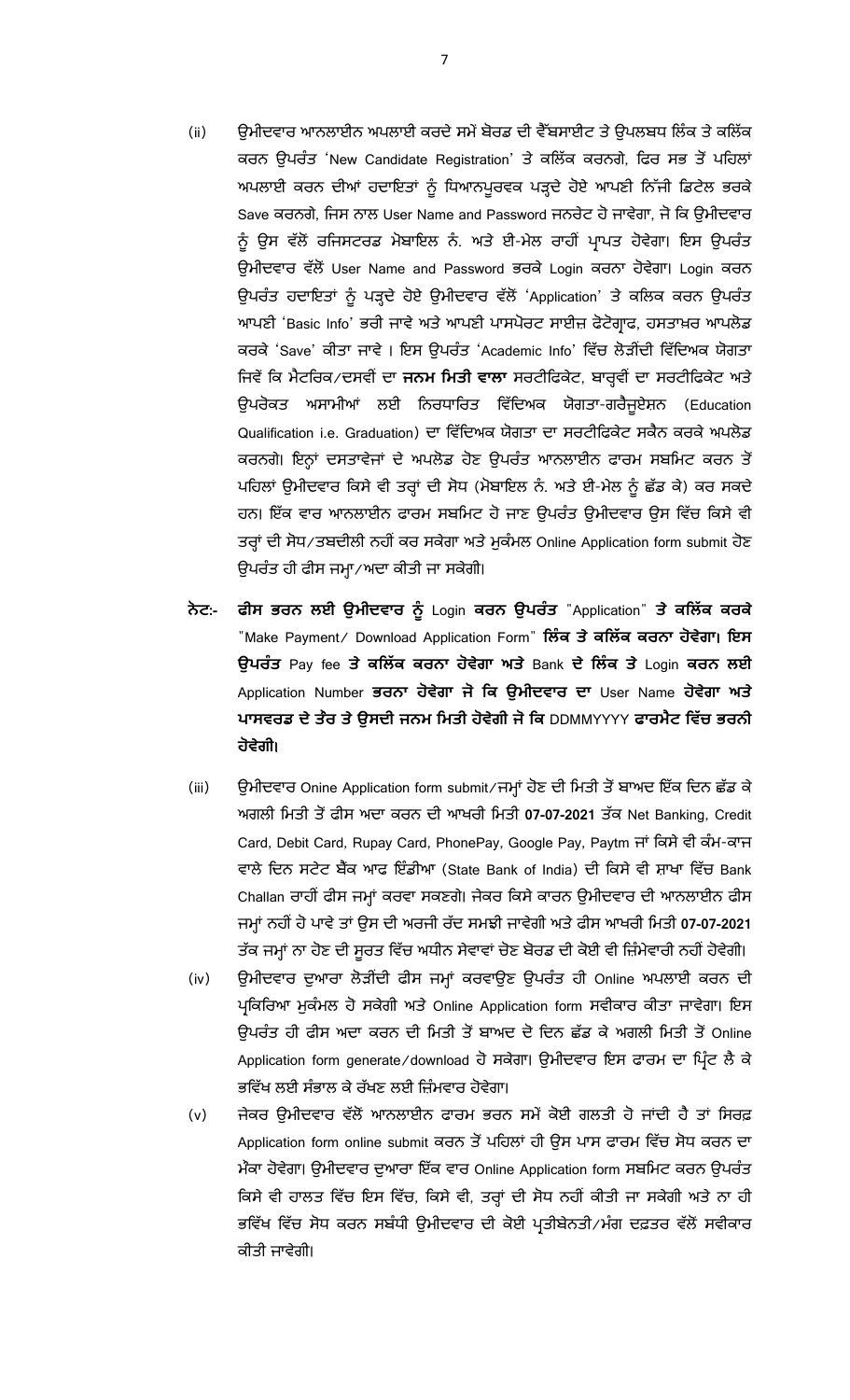- (vi) ਕਿਸੇ ਵੀ ਉਮੀਦਵਾਰ ਨੂੰ ਫੀਸ ਦੀ ਮੁਆਫੀ∕ਛੋਟ ਨਹੀਂ ਦਿੱਤੀ ਜਾਵੇਗੀ ਅਤੇ ਫੀਸ ਦਾ ਭੁਗਤਾਨ ਨਾ ਕਰਨ ਦੀ ਹਾਲਤ ਵਿੱਚ ਉਸਦਾ Application form ਅਧੁਰਾ ਸਮਝਦੇ ਹੋਏ ਸਵੀਕਾਰ ਨਹੀਂ ਕੀਤਾ ਜਾਵੇਗਾ ਅਤੇ ਉਸਦੀ ਅਰਜੀ/ਪਾਤਰਤਾ ਮੁੱਢ ਤੋਂ ਹੀ ਰੱਦ ਸਮਝੀ ਜਾਵੇਗੀ।
- (vii) ਕਿਸੇ ਹੋਰ ਵਿਧੀ ਰਾਹੀਂ ਭੇਜੀ ਗਈ ਅਰਜੀ ਜਾਂ ਕਿਸੇ ਹੋਰ ਵਿਧੀ ਰਾਹੀਂ ਜਮ੍ਹਾਂ ਕਰਵਾਈ ਗਈ ਫੀਸ ਨੂੰ ਵੈਲਿਡ (Valid) ਨਹੀਂ ਮੰਨਿਆ ਜਾਵੇਗਾ ਅਤੇ ਅਜਿਹੀ ਅਰਜੀ ਨੂੰ ਸਵੀਕਾਰ ਨਾ ਕਰਦੇ ਹੋਏ ਰੱਦ ਕਰ ਦਿੱਤਾ ਜਾਵੇਗਾ।
- (viii) Net Banking/Credit Card/Debit Card ਜਾਂ ਉਪਰੋਕਤ ਦਰਸਾਈ ਕਿਸੇ ਵੀ ਵਿਧੀ ਰਾਹੀਂ ਅਦਾ ਕੀਤੀ ਗਈ ਫੀਸ, ਕਿਸੇ ਵੀ ਕਾਰਨ ਕਰਕੇ, ਅਸਫਲ ਹੋਣ ਦੀ ਸਥਿਤੀ ਵਿੱਚ ਉਮੀਦਵਾਰ ਦੀ Application ਪ੍ਰਵਾਨ ਨਹੀਂ ਕੀਤੀ ਜਾਵੇਗੀ।

## 12. ਉਮੀਦਵਾਰ ਨੂੰ ਅਯੋਗ ਕਰਾਰ ਦੇਣ ਜਾਂ ਪਾਤਰਤਾ ਰੱਦ ਕਰਨ ਦੀਆਂ ਸ਼ਰਤਾਂ:

ਹੇਠ ਦਰਸਾਏ ਕਿਸੇ ਵੀ ਸਥਿਤੀ ਵਿੱਚ ਉਮੀਦਵਾਰ ਨੂੰ ਅਯੋਗ ਕਰਾਰ ਦਿੰਦੇ ਹੋਏ ਉਸਦੀ ਪਾਤਰਤਾ ਰੱਦ ਕਰ ਦਿੱਤੀ ਜਾਵੇਗੀ:-

- (i) ਪੂਰੀ ਫੀਸ ਪ੍ਰਾਪਤ ਨਾ ਹੋਣ ਜਾਂ ਨਿਰਧਾਰਤ ਵਿਧੀ ਅਨੁਸਾਰ ਫੀਸ ਜਮ੍ਹਾਂ ਨਾ ਕਰਵਾਉਣ<del>,</del>
- (ii) ਬਿਨੈ-ਪੱਤਰ ਵਿੱਚ ਅਧੁਰੀ ਜਾਂ ਗਲਤ ਸੁਚਨਾ ਭਰਨਾ<del>,</del>
- (iii) ਆਨਲਾਈਨ ਬਿਨੈ ਕਰਨ ਦੀ ਪੂਰੀ ਪ੍ਰਕਿਰਿਆ ਮੁਕੰਮਲ ਨਾ ਕਰਨਾ<del>,</del>
- (iv) ਅਧੀਨ ਸੇਵਾਵਾਂ ਚੋਣ ਬੋਰਡ ਜਾਂ ਕਿਸੇ ਹੋਰ ਸੰਸਥਾ ਵੱਲੋਂ ਅਯੋਗ ਕਰਾਰ ਦਿੱਤਾ ਹੋਣਾ;
- (v) ਲੇੜੀਂਦੀ ਵਿੱਦਿਅਕ ਯੋਗਤਾ, ਉਮਰ, ਰਾਖਵਾਂਕਰਨ ਜਾਂ ਭਰਤੀ ਦੀਆਂ ਹੋਰ ਸ਼ਰਤਾਂ ਪੁਰੀਆਂ ਨਾ ਹੋਣਾ<del>,</del>
- (vi) ਆਨਲਾਈਨ ਬਿਨੈ ਕਰਨ ਦੀ ਪ੍ਰਕਿਰਿਆ ਦੀ ਥਾਂ ਕਿਸੇ ਹੋਰ ਪ੍ਰਕਿਰਿਆ ਰਾਹੀਂ ਬਿਨੈ ਕਰਨਾ<del>,</del>
- (vii) ਲਿਖਤੀ ਪ੍ਰੀਖਿਆ ਵਿੱਚ 40% (40 ਪ੍ਰਤੀਸ਼ਤ) ਅੰਕਾਂ ਤੋਂ ਘੱਟ ਅੰਕ ਪ੍ਰਾਪਤ ਕਰਨ ਵਾਲੇ ਉਮੀਦਵਾਰ ਨੂੰ ਅਯੋਗ/ਫੇਲ ਕਰਾਰ ਦਿੰਦੇ ਹੋਏ ਉਪਰੋਕਤ ਅਸਾਮੀਆਂ ਲਈ ਚੋਣ ਵਾਸਤੇ ਵਿਚਾਰਿਆ ਨਹੀਂ ਜਾਵੇਗਾ।
- (viii) ਤਕਨੀਕੀ ਕਾਰਨਾਂ ਕਰਕੇ ਆਨ-ਲਾਈਨ ਫੀਸ ਦਾ ਜਮ੍ਹਾ ਨਾ ਹੋਣਾ।

## **13. :**

- (i) ਉਮੀਦਵਾਰਾਂ ਵੱਲੋਂ ਹਾਸਲ ਕੀਤਾ ਗਿਆ ਡਿਗਰੀ ਸਰਟੀਫਿਕੇਟ ਯੂ.ਜੀ.ਸੀ. ਦੁਆਰਾ ਸਮੇਂ-ਸਮੇਂ ਤੇ ਜਾਰੀ guidelines/instructions ਅਨੁਸਾਰ ਮਾਨਤਾ ਪ੍ਰਾਪਤ ਸੰਸਥਾ/ਯੂਨੀਵਰਸਿਟੀ ਤੋਂ ਜਾਰੀ ਕੀਤਾ ਹੋਣ ਲਾਜ਼ਮੀ ਹੈ।
- (ii) ਉਪਰੋਕਤ ਦਰਸਾਈਆਂ ਅਸਾਮੀਆਂ ਲਈ Punjab Civil Services (General and Common Conditions of Service) Rules, 1994 ਵਿੱਚ ਕੀਤੇ ਉਪਬੰਧ ਅਨੁਸਾਰ ਦਸਵੀਂ ਪੱਧਰ ਦੀ ਪੰਜਾਬੀ ਪਾਸ ਕੀਤੀ ਹੋਵੇ।
- (iii) ਮੁੱਢਲੀ ਤਨਖਾਹ ਅਤ ਹੋਰ ਭੱਤਿਆਂ ਸਬੰਧੀ ਵਿੱਤ ਵਿਭਾਗ (ਵਿੱਤ ਪ੍ਰਸੋਨਲ-1 ਸ਼ਾਖਾ), ਪੰਜਾਬ ਸਰਕਾਰ ਦਾ ਪੱਤਰ ਨੰ. 7/204/2012-4ਐਫ.ਪੀ.1/66 ਮਿਤੀ 15.01.2015 ਅਤੇ ਇਸ ਸਬੰਧੀ ਸਮੇਂ-ਸਮੇਂ ਤੇ ਜਾਰੀ ਹੋਰ ਹਦਾਇਤਾਂ ਲਾਗੂ ਹੋਣਗੀਆਂ।
- (iv) ਉਪਰੋਕਤ ਦਰਸਾਏ ਵਿਭਾਗ ਦੀਆਂ ਅਸਾਮੀਆਂ ਦੀ ਗਿਣਤੀ ਬੋਰਡ ਵੱਲੋਂ ਕਿਸੇ ਵੀ ਸਮੇਂ ਘਟਾਈ ਜਾਂ ਵਧਾਈ ਜਾ ਸਕਦੀ ਹੈ।
- (v) ਇਨ੍ਹਾਂ ਅਸਾਮੀਆਂ ਦੀ ਕੈਟਗਾਰੀ ਵਾਈਜ਼ ਵੰਡ ਅਤੇ ਰਾਖਵਾਂਕਰਨ ਉਪਰੋਕਤ ਦਰਸਾਏ ਵਿਭਾਗ ਵੱਲੋਂ ਨਿਰਧਾਰਤ ਕੀਤਾ ਗਿਆ ਹੈ। ਇਨ੍ਹਾਂ ਅਸਾਮੀਆਂ ਲਈ ਹਰ ਸ਼੍ਰੇਣੀ ਲਈ ਰਾਖਵਾਂਰਕਨ ਪੰਜਾਬ ਸਰਕਾਰ ਦੀਆਂ, ਰਾਖਵਾਂਕਰਨ ਸਬੰਧੀ ਨੀਤੀ∕ਹਦਾਇਤਾਂ∕ਨਿਯਮਾਂ ਅਨੁਸਾਰ ਲਾਗੁ ਹੋਵੇਗਾ। Economic weaker Sections ਲਈ ਰਾਖਵਾਂਕਰਨ ਸਮਾਜਿਕ ਨਿਆਂ, ਅਧਿਕਾਰਤਾ ਅਤੇ ਘੱਟ ਗਿਣਤੀ ਵਿਭਾਗ, ਪੰਜਾਬ ਦੇ ਪੱਤਰ ਨੰ.01/03/2019-ਆਰ.ਸੀ.1/120 ਮਿਤੀ 28 ਮਈ, 2019 ਰਾਹੀਂ ਜਾਰੀ ਹਦਾਇਤਾਂ ਅਤੇ ਇਸਨੂੰ ਲਾਗੂ ਕਰਨ ਸਬੰਧੀ ਸਮੇਂ ਸਮੇਂ ਤੇ ਹੋਰ ਵੀ ਜਾਰੀ ਕੀਤੀਆਂ ਗਈਆਂ ਹਦਾਇਤਾਂ/ਨਿਯਮਾਂ ਦੇ ਅਨੁਸਾਰ ਲਾਗੂ ਹੋਵੇਗਾ।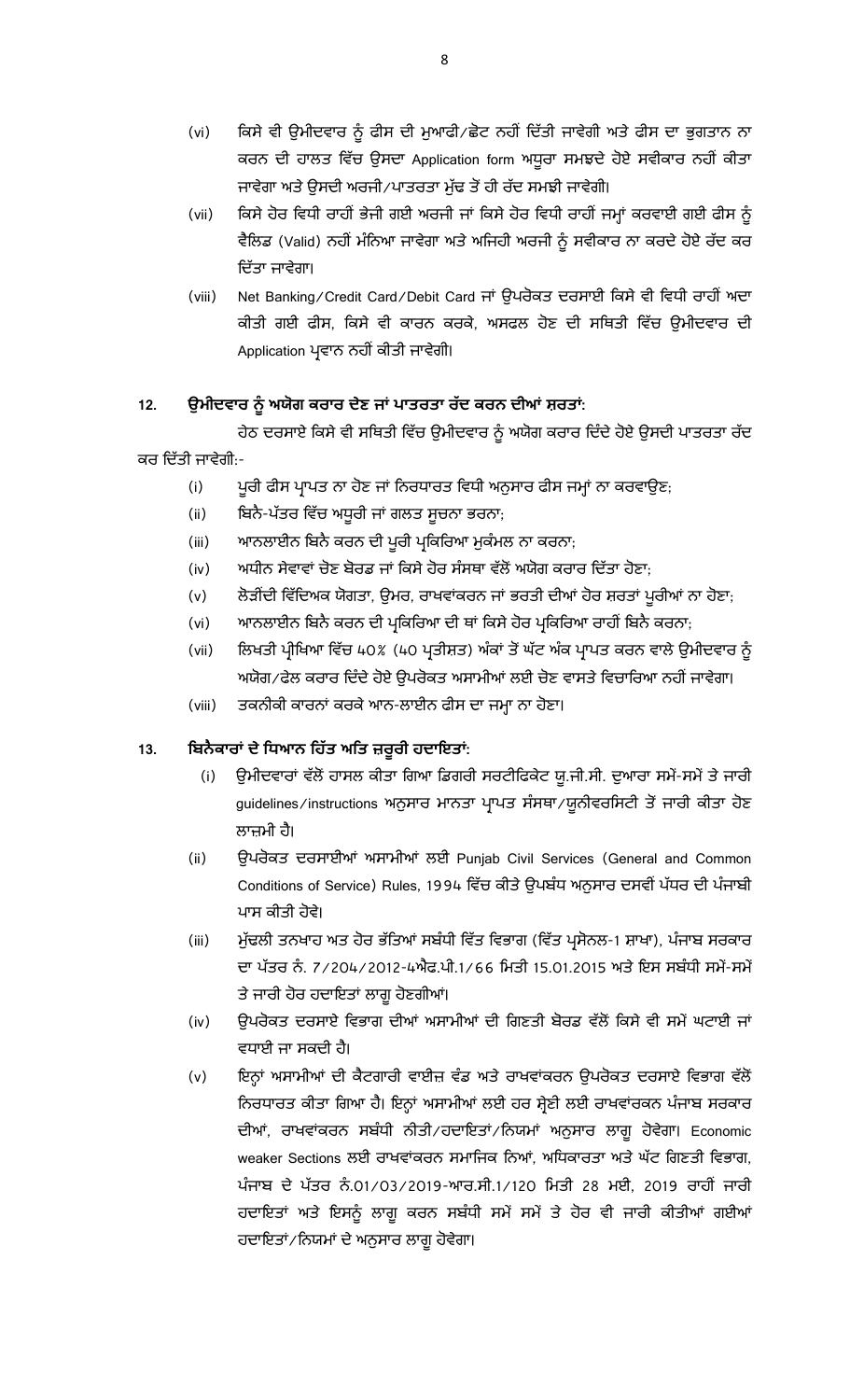- (vi) ਈ ਈ *[https://sssb.punjab.gov.in](https://sssb.punjab.gov.in/)* ਤੇ ਹੀ ਆਨਲਾਈਨ ਅਪਲਾਈ ਕਰ ਸਕਦੇ ਹਨ। ਇਸ ਤੋਂ ਬਿਨ੍ਹਾਂ ਕਿਸੇ ਵੀ ਵਿਧੀ ਰਾਹੀਂ ਭੇਜੀ ਗਈ ਅਰਜੀ ਰੱਦ ਸਮਝੀ ਜਾਵੇਗੀ।
- (vii) ਆਨਲਾਈਨ ਫਾਰਮ ਭਰਨ ਸਮੇਂ ਹੋਈ ਕਿਸੇ ਵੀ ਗਲਤੀ ਲਈ ਉਮੀਦਵਾਰ ਖੁਦ ਜ਼ਿੰਮੇਵਾਰ ਹੋਵੇਗਾ। ਅਧੀਨ ਸੇਵਾਵਾਂ ਚੋਣ ਬੋਰਡ, ਪੰਜਾਬ ਦੀ ਇਸ ਸਬੰਧੀ ਕੋਈ ਜ਼ਿੰਮੇਵਾਰੀ ਨਹੀਂ ਹੋਵਗੀ ਅਤੇ ਨਾ ਹੀ ਕਿਸੇ ਵੀ ਕਾਲਮ ਵਿੱਚ ਸੋਧ ਕੀਤੀ ਜਾਵੇਗੀ। ਉਮੀਦਵਾਰ ਵਲੋਂ ਇੱਕ ਵਾਰ ਭਰਿਆ ਗਿਆ ਡਾਟਾ ਕਿਸੇ ਵੀ ਹਾਲਤ ਵਿੱਚ ਬਦਲਣ ਦੀ ਆਗਿਆ ਨਹੀਂ ਹੋਵੇਗੀ।
- (viii) ਉਮੀਦਵਾਰ ਨੂੰ ਇਹ ਸਲਾਹ ਦਿੱਤੀ ਜਾਂਦੀ ਹੈ ਕਿ ਉਹ ਇਨ੍ਹਾਂ ਅਸਾਮੀਆਂ ਲਈ ਖੁਦ ਆਨਲਾਈਨ ਅਪਲਾਈ ਕਰਨ। ਉਮੀਦਵਾਰ ਵੱਲੋਂ ਫਾਰਮ ਭਰਨ ਲਈ ਕਿਸੇ ਹੋਰ ਵਿਅਕਤੀ/ਸਾਈਬਰ ਕੈਫੇ ਅਟੈਂਡੈਂਟ ਦੀ ਮੱਦਦ ਲੈਣ ਦੀ ਸਥਿਤੀ ਵਿੱਚ ਕੋਈ ਵੀ ਗਲਤੀ ਹੋ ਜਾਣ ਉਪਰੰਤ ਕਿਸੇ ਵੀ ਹਾਲਤ ਵਿੱਚ ਫਾਰਮ ਦੇ ਕਿਸੇ ਵੀ ਕਾਲਮ ਵਿੱਚ ਸੋਧ ਨਹੀਂ ਕੀਤੀ ਜਾਵੇਗੀ।
- (ix) ਉਮੀਦਵਾਰ ਵੱਲੋਂ ਅਧੁਰਾ ਫਾਰਮ ਭਰਨ ਜਾਂ ਆਨਲਾਈਨ ਬਿਨੈ ਕਰਨ ਦੀ ਪ੍ਰਕਿਰਿਆ ਪੁਰੀ ਨਾ ਕਰਨ ਜਾਂ ਪੂਰੀ ਫੀਸ ਨਾ ਭਰ ਸਕਣ ਜਾਂ ਲੋੜੀਂਦੇ ਦਸਤਾਵੇਜ਼ ਅਪਲੋਡ ਨਾ ਕਰਨ ਦੀ ਸਥਿਤੀ ਵਿੱਚ ਉਸਦਾ ਬਿਨੈ-ਪੱਤਰ ਸਵੀਕਾਰ ਨਹੀਂ ਕੀਤਾ ਜਾਵੇਗਾ ਅਤੇ ਉਸਨੂੰ ਇਨ੍ਹਾਂ ਅਸਾਮੀਆਂ ਲਈ ਉਮੀਦਵਾਰ ਨਹੀਂ ਮੰਨਿਆ ਜਾਵੇਗਾ।
- (x) ਆਨਲਾਈਨ ਅਪਲਾਈ ਕਰਨ ਸਮੇਂ ੳਮੀਦਵਾਰ ਲੋੜੀਂਦੇ ਸਰਟੀਫਿਕੇਟ ਸਕੈਨ ਕਰਕੇ ਵੈੱਬਸਾਈਟ ਤੇ ਦਰਸਾਈਆਂ ਹਦਾਇਤਾਂ ਮੁਤਾਬਕ ਨਾਲ ਹੀ ਅਪਲੋਡ ਕਰਨਗੇ।
- (xi) ਉਮੀਦਵਾਰਾਂ ਨੂੰ ਇਹ ਹਦਾਇਤ ਕੀਤੀ ਜਾਂਦੀ ਹੈ ਕਿ ਭਰਤੀ ਸਬੰਧੀ ਹਰ ਤਰ੍ਹਾਂ ਦੀ ਜਾਣਕਾਰੀ ਜਿਵੇਂ ਕਿ ਪ੍ਰੀਖਿਆ ਦੀ ਮਿਤੀ/ਸ਼ਡਿਊਲ, Admit Card, ਨਤੀਜਾ, Merit List ਜਾਂ ਭਰਤੀ ਪ੍ਰਕਿਰਿਆ ਸਬੰਧੀ ਭਵਿੱਖ ਵਿੱਚ ਸਮੇਂ-ਸਮੇਂ ਤੇ ਜਾਰੀ ਹੋਣ ਵਾਲੀ ਜਾਣਕਾਰੀ/ਨੋਟਿਸ/ਤਬਦੀਲੀ ਸਿਰਫ ਬੋਰਡ ਦੀ ਵੈੱਬਸਾਈਟ ਤੇ ਹੀ ਅਪਲੋਡ (upload) ਕੀਤੀ ਜਾਵੇਗੀ। ਇਸ ਸਬੰਧੀ ਉਮੀਦਵਾਰਾਂ ਨੂੰ ਵੱਖਰੇ ਤੌਰ ਤੇ ਕੋਈ ਸੂਚਨਾ ਨਹੀਂ ਭੇਜੀ ਜਾਵੇਗੀ। ਸੋ ਜਦ ਤੱਕ ਭਰਤੀ ਪ੍ਰਕਿਰਿਆ ਮੁਕੰਮਲ ਨਹੀਂ ਹੋ ਜਾਂਦੀ ਤਦ ਤੱਕ ਉਮੀਦਵਾਰਾਂ ਨੂੰ Updates ਲਈ ਬੋਰਡ ਦੀ ਵੈੱਬਸਾਈਟ ਲਾਜ਼ਮੀ ਤੌਰ ਤੇ ਚੈੱਕ ਕਰਦੇ ਰਹਿਣਾ ਹੋਵੇਗਾ। ਅਜਿਹਾ ਨਾ ਕਰਨ ਦੀ ਸਥਿਤੀ ਵਿੱਚ ਉਮੀਦਵਾਰਾਂ ਨੂੰ ਹੋਣ ਵਾਲੇ ਕਿਸੇ ਵੀ ਨੁਕਸਾਨ ਦੀ ਜਿੰਮੇਵਾਰੀ ਅਧੀਨ ਸੇਵਾਵਾਂ ਚੋਣ ਬੋਰਡ ਦੀ ਨਹੀਂ ਹੋਵੇਗੀ ਅਤੇ ਨਾ ਹੀ ਇਸ ਸਬੰਧੀ ਕੋਈ ਸੁਣਵਾਈ ਦਾ ਮੌਕਾ ਦਿੱਤਾ ਜਾਵੇਗਾ।
- (xii) ਉਮੀਦਵਾਰ ਸ਼੍ਰੇਣੀ ਅਤੇ ਇਸਦੇ ਦੇ ਕੋਡ ਦਾ ਧਿਆਨ ਰੱਖਦੇ ਹੋਏ ਆਨਲਾਈਨ ਫਾਰਮ ਧਿਆਨ ਨਾਲ ਭਰਨ ਕਿਉਂਕਿ ਕਿਸੇ ਵੀ ਸਟੇਜ ਤੇ ਸ਼੍ਰੇਣੀ ਅਤੇ ਸ਼੍ਰੇਣੀ-ਕੋਡ ਤਬਦੀਲ ਨਹੀਂ ਕੀਤਾ ਜਾ ਸਕੇਗਾ।
- (xiii) ਵੱਖ-ਵੱਖ ਵਰਗਾਂ/ਸ਼੍ਰੇਣੀਆਂ ਦੀਆਂ ਅਸਾਮੀਆਂ ਉਸ ਵਰਗ/ਸ਼੍ਰੇਣੀ ਵਿੱਚ ਅਸਾਮੀਆਂ ਦੀ ਉਪਲੱਬਤਾ ਅਧੀਨ ਭਰੀਆਂ ਜਾਣਗੀਆਂ।
- (xiv) ਆਨਲਾਈਨ ਅਪਲਾਈ ਕਰਨ ਜਾਂ Objective type (MCQ) ਲਿਖਤੀ ਪੇਪਰ ਵਿੱਚ ਅਪੀਅਰ ਹੋਣ ਜਾਂ ਮੈਰਿਟ ਸੂਚੀ ਵਿੱਚ ਨਾਮ ਆਉਣ ਜਾਂ ਕਾਊਂਸਲਿੰਗ ਲਈ ਬੁਲਾਏ ਜਾਣ ਨਾਲ ਉਮੀਦਵਾਰ ਅਸਾਮੀ ਲਈ ਸਿਫਾਰਸ਼ ਹੋਣ ਦਾ ਅਧਿਕਾਰੀ ਨਹੀਂ ਬਣ ਜਾਵੇਗਾ। ਅਸਾਮੀਆਂ ਲਈ ਹਰ ਪੱਖੋਂ ਯੋਗ ਪਾਏ ਜਾਣ ਤੇ, ਅਤੇ ਅਸਾਮੀਆਂ ਦੀ ਉਪਲਬਧਤਾ ਮੁਤਾਬਕ ਹੀ ਉਮੀਦਵਾਰ ਦਾ ਨਾਮ ਸਬੰਧਤ ਵਿਭਾਗ ਨੂੰ ਸਿਫਾਰਸ਼ ਕੀਤਾ ਜਾਵੇਗਾ। ਤੈਅ ਸਮੇਂ-ਸੀਮਾ ਅੰਦਰ ਆਪਣੀ ਯੋਗਤਾ ਸਿੱਧ ਨਾ ਕਰ ਸਕਣ ਦੀ ਸਥਿਤੀ ਵਿੱਚ ੳਮੀਦਵਾਰ ਦੀ ਪਾਤਰਤਾ ਰੱਦ ਕਰ ਦਿੱਤੀ ਜਾਵੇਗੀ ਅਤੇ ਇਸ ਸਬੰਧੀ ਬੋਰਡ ਵੱਲੋਂ ਲਿਆ ਗਿਆ ਫੈਸਲਾ ਅੰਤਿਮ ਹੋਵੇਗਾ।
- (xv) ਉਮੀਦਵਾਰ ਵੱਲੋਂ ਭਰਤੀ ਦੀ ਕਿਸੇ ਵੀ ਸਟੇਜ ਤੇ ਉਪਲਬਧ ਕਰਵਾਏ ਗਏ ਕਿਸੇ ਵੀ ਦਸਤਾਵੇਜ ਦੇ ਗਲਤ ਸਾਬਤ ਹੋਣ ਤੇ ਉਸਦਾ ਨਾਮ ਮੈਰਿਟ ਸੁਚੀ ਵਿੱਚੋਂ ਕੱਢ ਦਿੱਤਾ ਜਾਵੇਗਾ ਅਤੇ ਉਸਦੀ ਪਾਤਰਤਾ